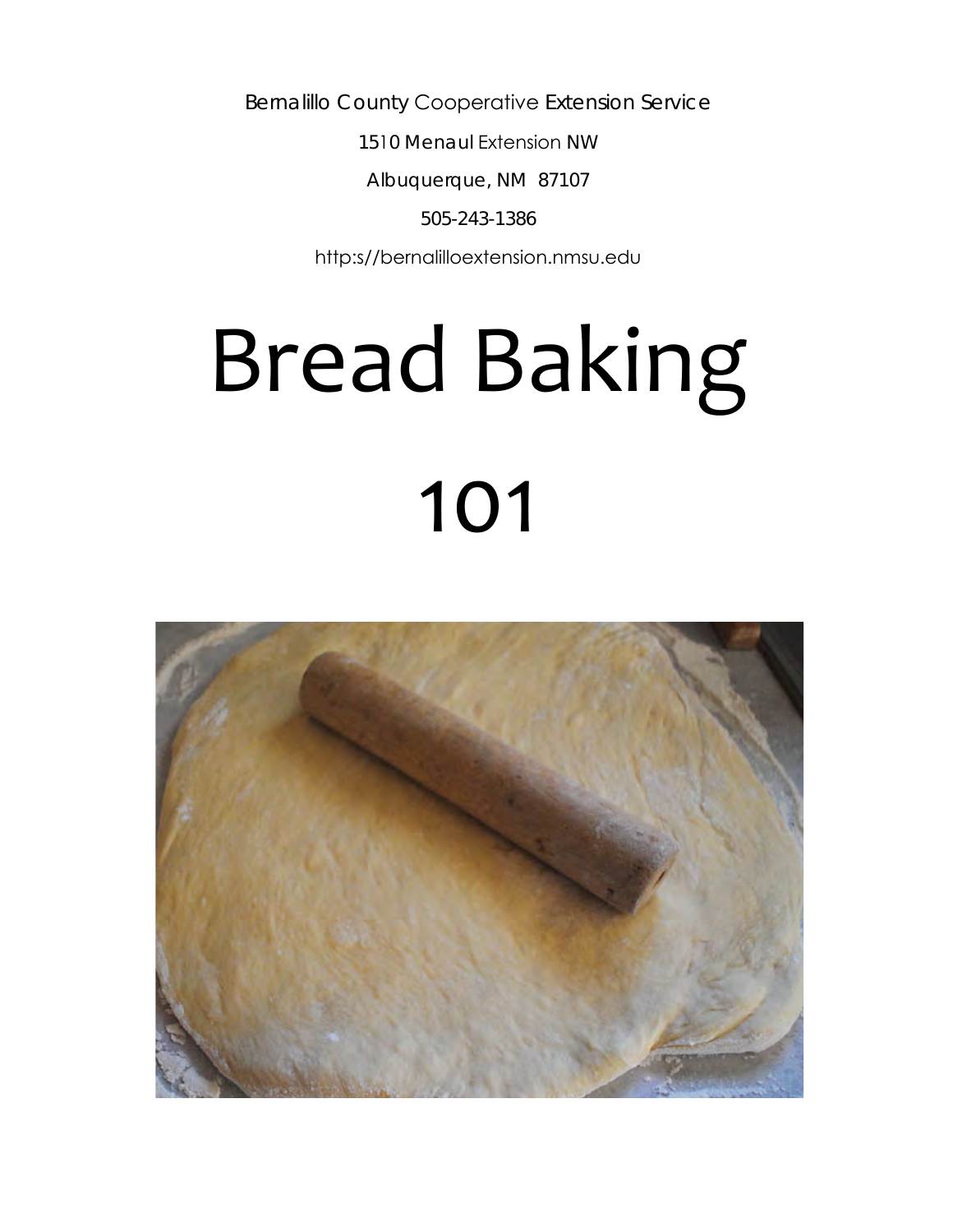

Email: [csdavies@ad.nmsu.edu](mailto:csdavies@ad.nmsu.edu)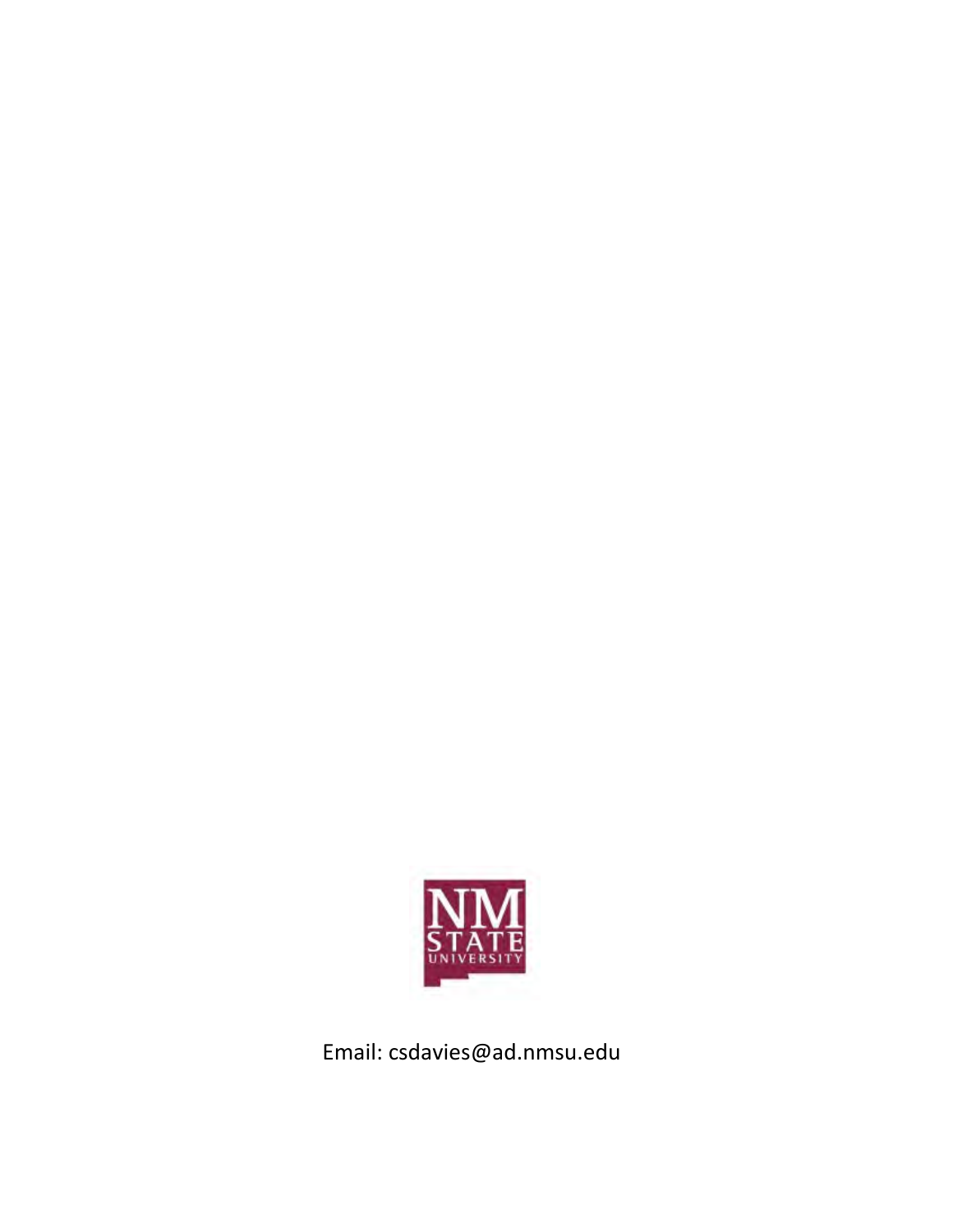### **Table of Contents**

| How to Adjust Yeast Bread Recipes for High Altitude  1 |
|--------------------------------------------------------|
|                                                        |
|                                                        |
|                                                        |
|                                                        |
|                                                        |
| Whole Wheat Hot Roll Mix & Pan Rolls 11                |
|                                                        |
|                                                        |
|                                                        |
|                                                        |
|                                                        |
|                                                        |
|                                                        |
|                                                        |
|                                                        |
|                                                        |
|                                                        |
|                                                        |
|                                                        |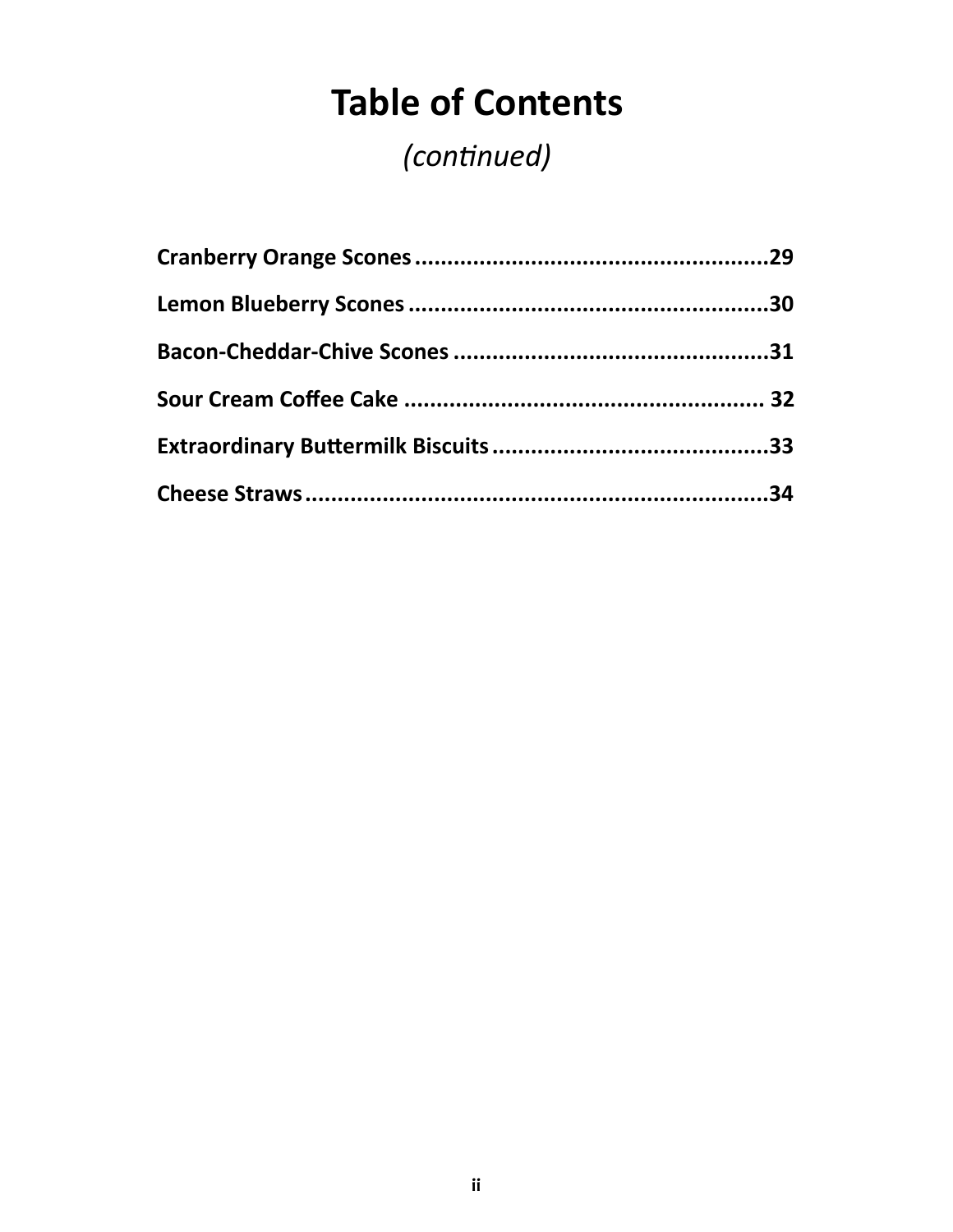### **Table of Contents**

*(continued)*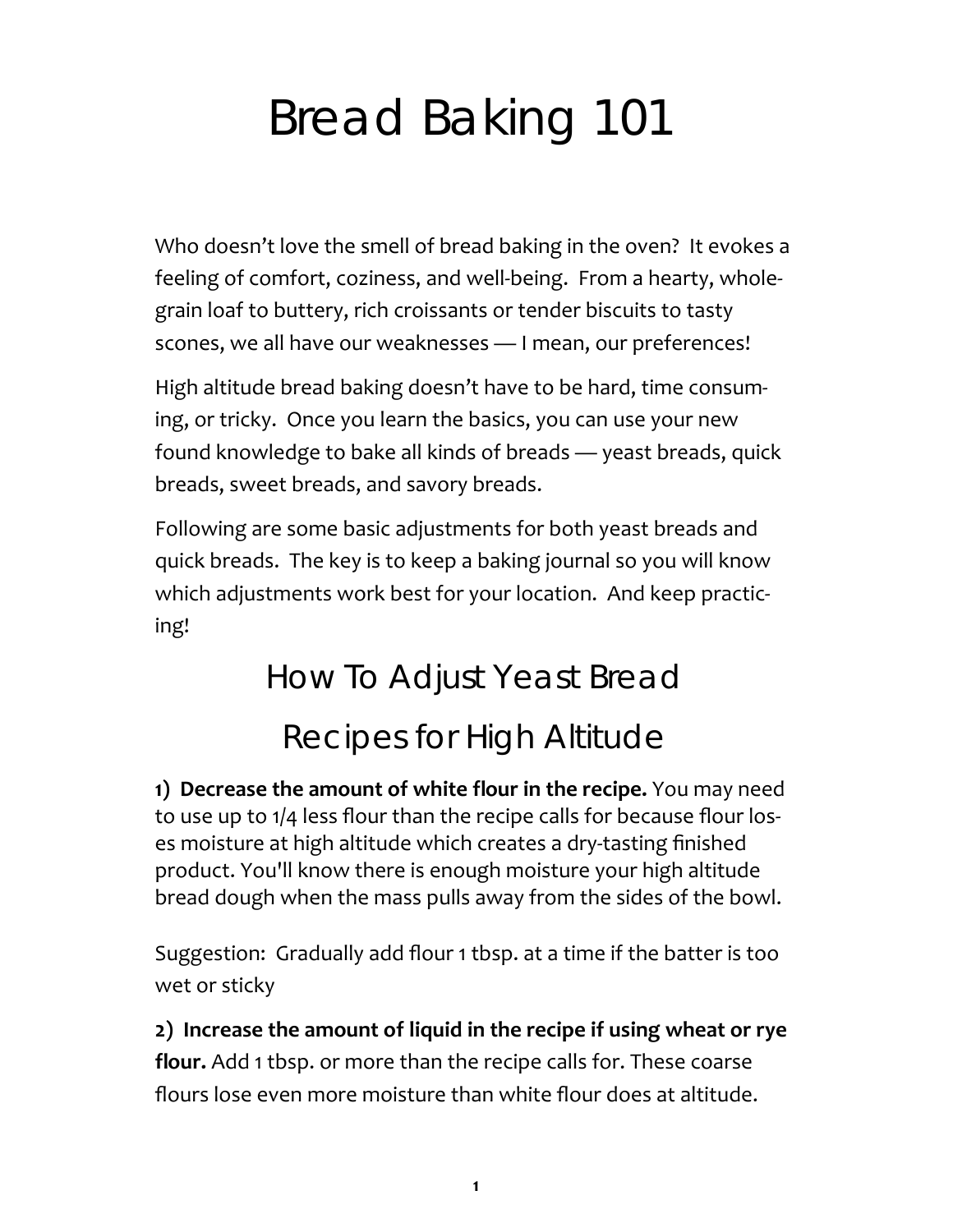# Bread Baking 101

<span id="page-5-0"></span>Who doesn't love the smell of bread baking in the oven? It evokes a feeling of comfort, coziness, and well‐being. From a hearty, whole‐ grain loaf to buttery, rich croissants or tender biscuits to tasty scones, we all have our weaknesses — I mean, our preferences!

High altitude bread baking doesn't have to be hard, time consum‐ ing, or tricky. Once you learn the basics, you can use your new found knowledge to bake all kinds of breads — yeast breads, quick breads, sweet breads, and savory breads.

Following are some basic adjustments for both yeast breads and quick breads. The key is to keep a baking journal so you will know which adjustments work best for your location. And keep practicing!

### How To Adjust Yeast Bread Recipes for High Altitude

**1) Decrease the amount of white flour in the recipe.** You may need to use up to 1/4 less flour than the recipe calls for because flour los‐ es moisture at high altitude which creates a dry‐tasting finished product. You'll know there is enough moisture your high altitude bread dough when the mass pulls away from the sides of the bowl.

Suggestion: Gradually add flour 1 tbsp. at a time if the batter is too wet or sticky

**2) Increase the amount of liquid in the recipe if using wheat or rye flour.** Add 1 tbsp. or more than the recipe calls for. These coarse flours lose even more moisture than white flour does at altitude.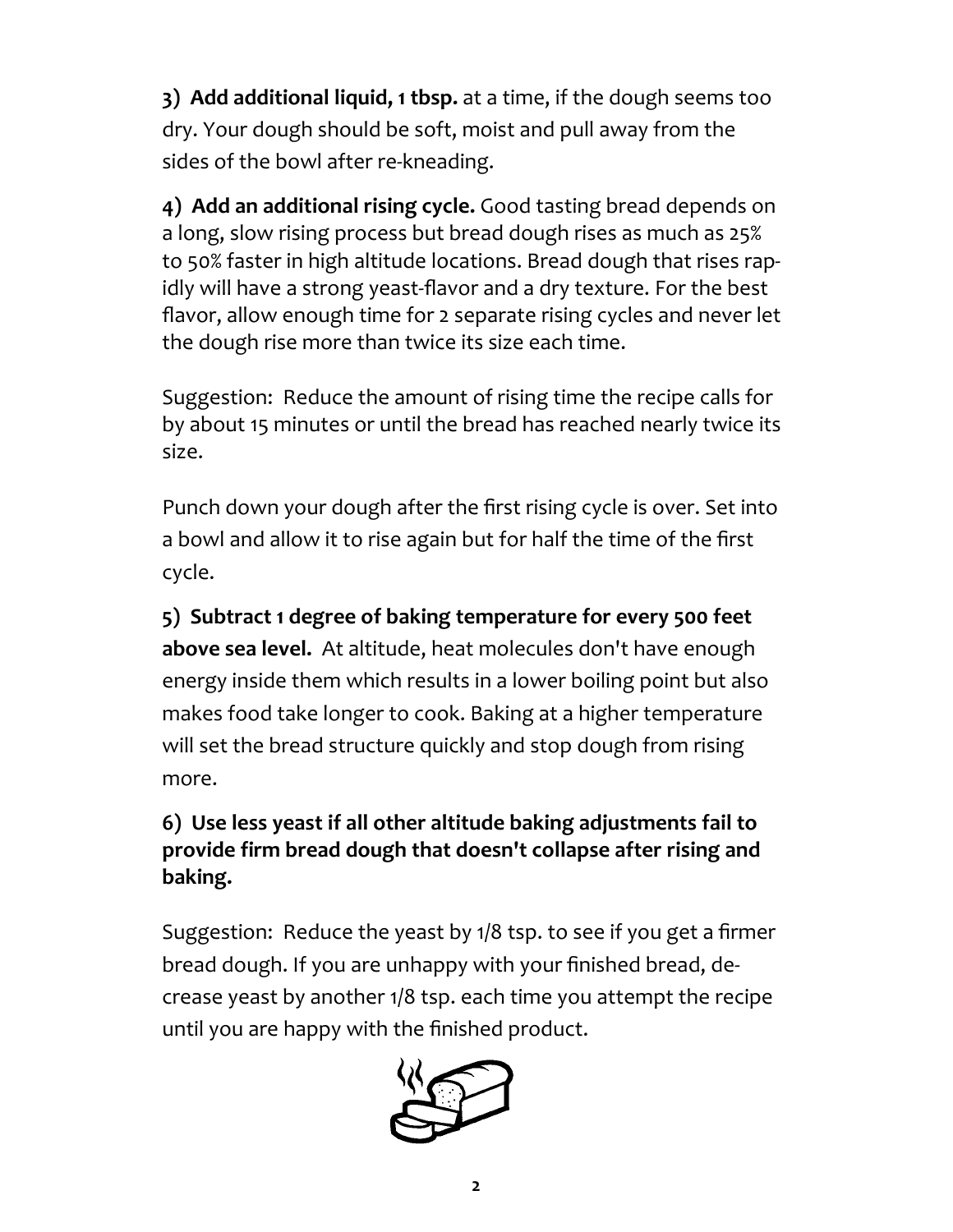**3) Add additional liquid, 1 tbsp.** at a time, if the dough seems too dry. Your dough should be soft, moist and pull away from the sides of the bowl after re-kneading.

**4) Add an additional rising cycle.** Good tasting bread depends on a long, slow rising process but bread dough rises as much as 25% to 50% faster in high altitude locations. Bread dough that rises rap‐ idly will have a strong yeast‐flavor and a dry texture. For the best flavor, allow enough time for 2 separate rising cycles and never let the dough rise more than twice its size each time.

Suggestion: Reduce the amount of rising time the recipe calls for by about 15 minutes or until the bread has reached nearly twice its size.

Punch down your dough after the first rising cycle is over. Set into a bowl and allow it to rise again but for half the time of the first cycle.

**5) Subtract 1 degree of baking temperature for every 500 feet above sea level.** At altitude, heat molecules don't have enough energy inside them which results in a lower boiling point but also makes food take longer to cook. Baking at a higher temperature will set the bread structure quickly and stop dough from rising more.

#### **6) Use less yeast if all other altitude baking adjustments fail to provide firm bread dough that doesn't collapse after rising and baking.**

Suggestion: Reduce the yeast by 1/8 tsp. to see if you get a firmer bread dough. If you are unhappy with your finished bread, de‐ crease yeast by another 1/8 tsp. each time you attempt the recipe until you are happy with the finished product.

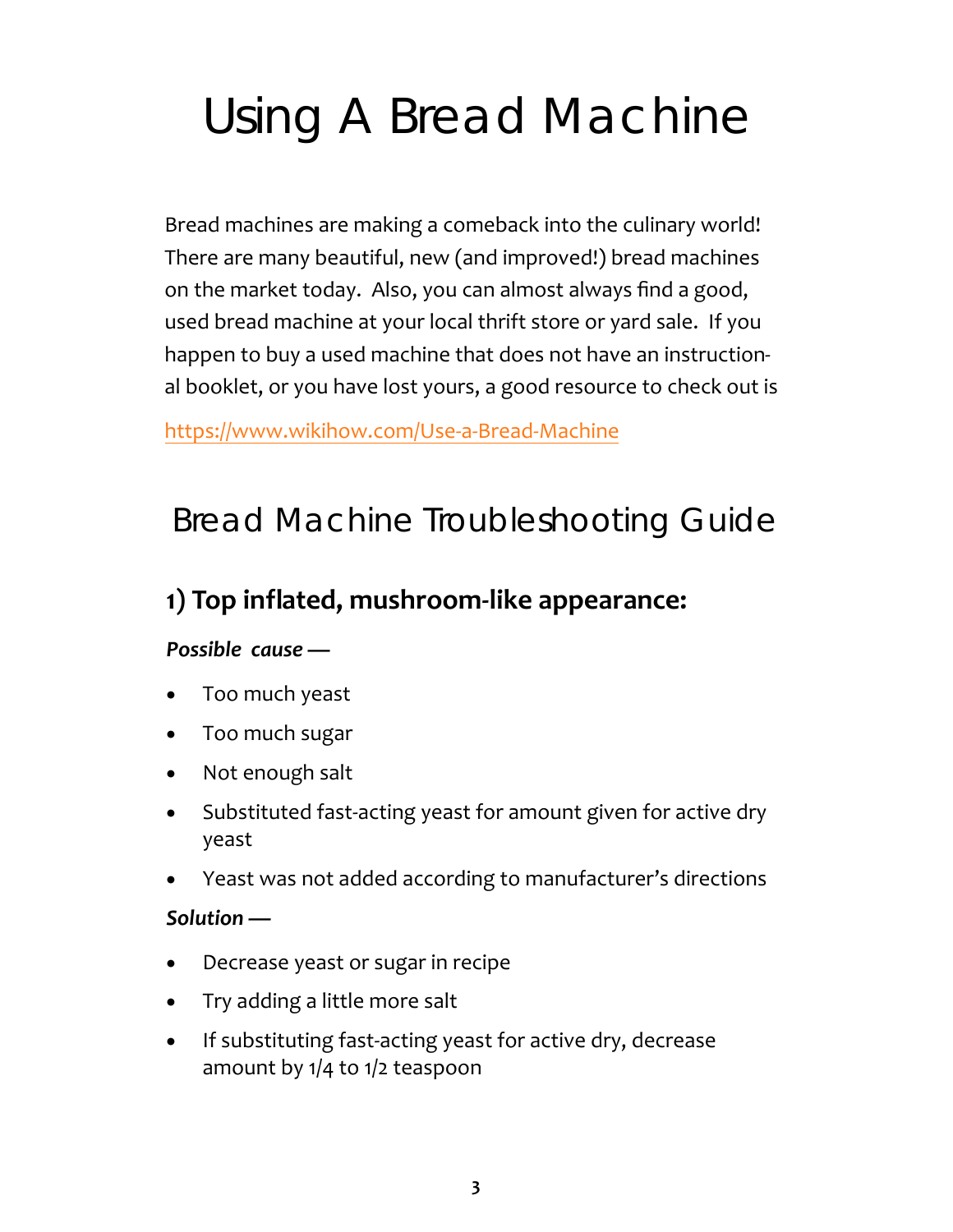# <span id="page-7-0"></span>Using A Bread Machine

Bread machines are making a comeback into the culinary world! There are many beautiful, new (and improved!) bread machines on the market today. Also, you can almost always find a good, used bread machine at your local thrift store or yard sale. If you happen to buy a used machine that does not have an instruction‐ al booklet, or you have lost yours, a good resource to check out is

https[://www.wikihow.com/Use](https://www.wikihow.com/Use-a-Bread-Machine)‐a‐Bread‐Machine

### Bread Machine Troubleshooting Guide

### **1) Top inflated, mushroom‐like appearance:**

#### *Possible cause —*

- Too much yeast
- Too much sugar
- Not enough salt
- Substituted fast-acting yeast for amount given for active dry yeast
- Yeast was not added according to manufacturer's directions

#### *Solution —*

- Decrease yeast or sugar in recipe
- Try adding a little more salt
- If substituting fast-acting yeast for active dry, decrease amount by 1/4 to 1/2 teaspoon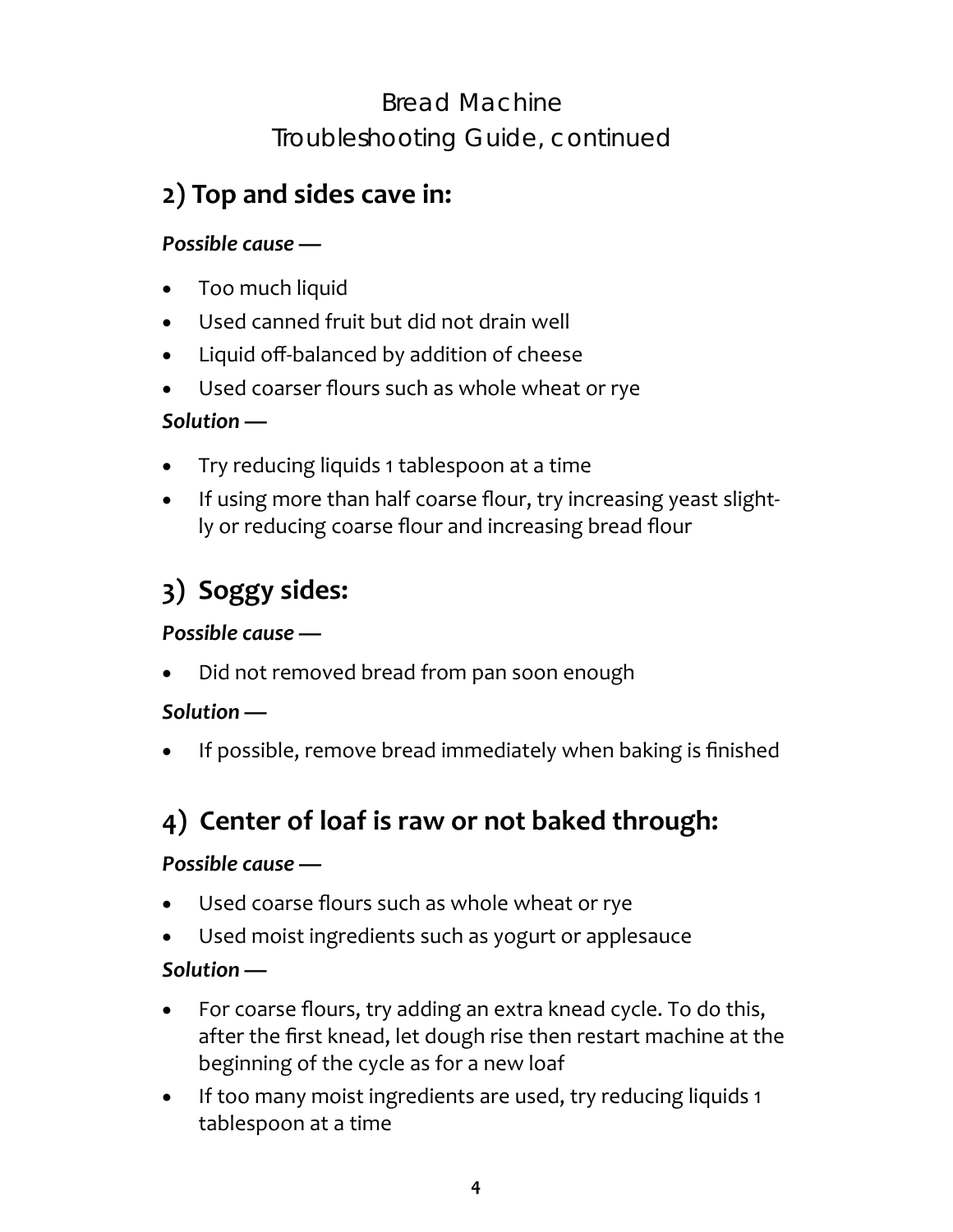### Bread Machine Troubleshooting Guide, continued

### **2) Top and sides cave in:**

#### *Possible cause —*

- Too much liquid
- Used canned fruit but did not drain well
- Liquid off-balanced by addition of cheese
- Used coarser flours such as whole wheat or rye

#### *Solution —*

- Try reducing liquids 1 tablespoon at a time
- If using more than half coarse flour, try increasing yeast slightly or reducing coarse flour and increasing bread flour

### **3) Soggy sides:**

#### *Possible cause —*

Did not removed bread from pan soon enough

#### *Solution —*

If possible, remove bread immediately when baking is finished

### **4) Center of loaf is raw or not baked through:**

#### *Possible cause —*

- Used coarse flours such as whole wheat or rye
- Used moist ingredients such as yogurt or applesauce

#### *Solution —*

- For coarse flours, try adding an extra knead cycle. To do this, after the first knead, let dough rise then restart machine at the beginning of the cycle as for a new loaf
- If too many moist ingredients are used, try reducing liquids 1 tablespoon at a time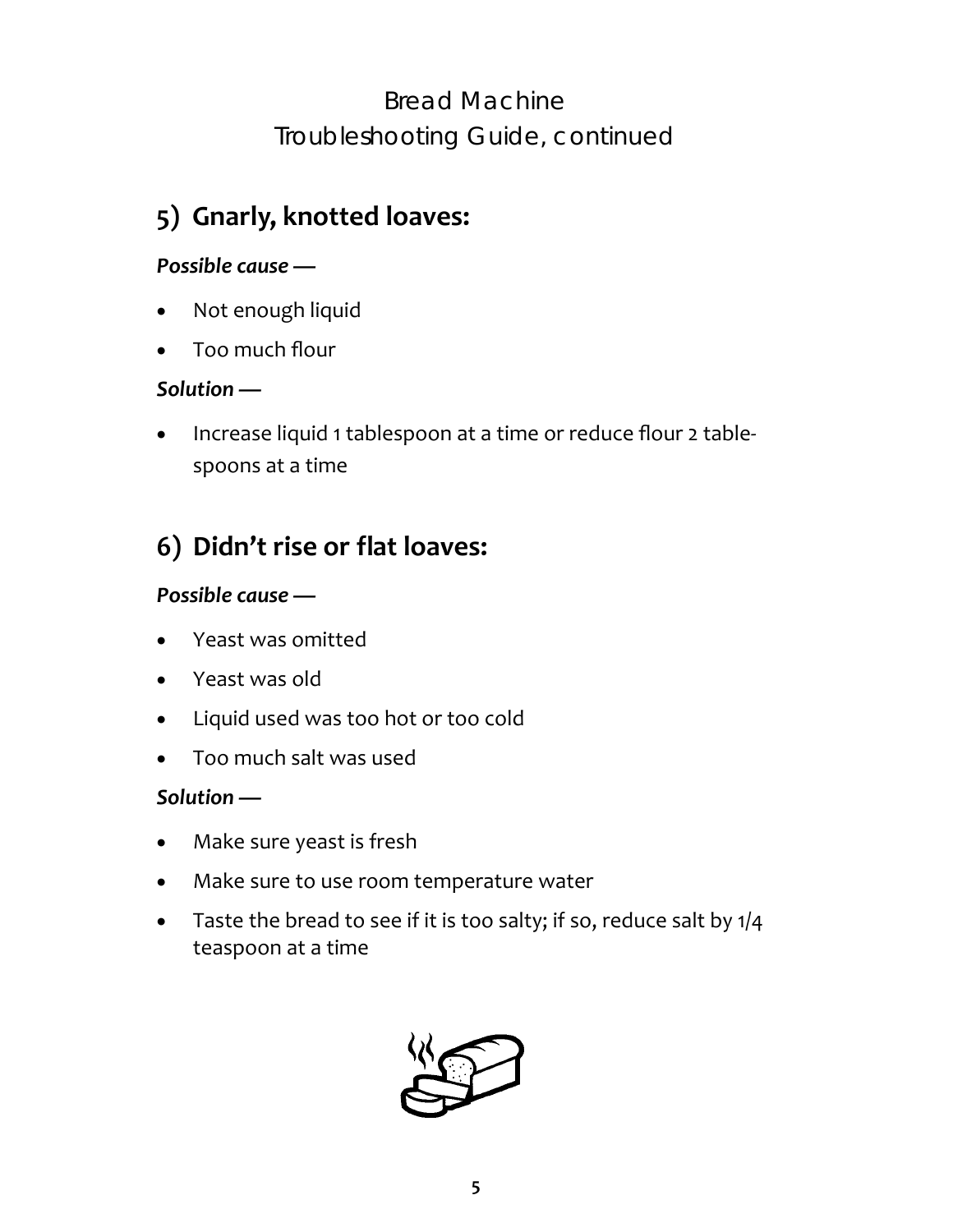### Bread Machine Troubleshooting Guide, continued

### **5) Gnarly, knotted loaves:**

#### *Possible cause —*

- Not enough liquid
- Too much flour

#### *Solution —*

 Increase liquid 1 tablespoon at a time or reduce flour 2 table‐ spoons at a time

### **6) Didn't rise or flat loaves:**

#### *Possible cause —*

- Yeast was omitted
- Yeast was old
- Liquid used was too hot or too cold
- Too much salt was used

#### *Solution —*

- Make sure yeast is fresh
- Make sure to use room temperature water
- Taste the bread to see if it is too salty; if so, reduce salt by 1/4 teaspoon at a time

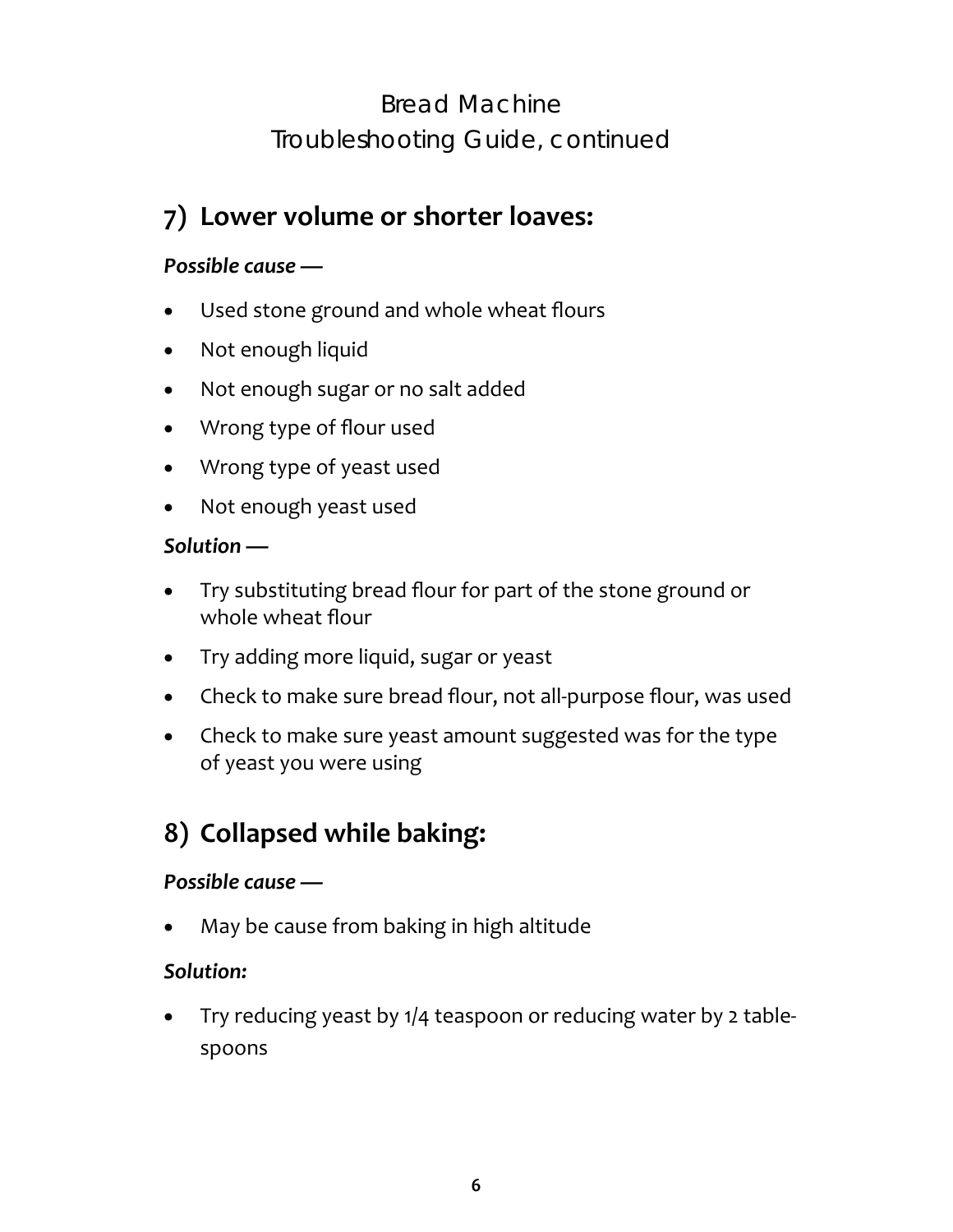### Bread Machine Troubleshooting Guide, continued

### **7) Lower volume or shorter loaves:**

#### *Possible cause —*

- Used stone ground and whole wheat flours
- Not enough liquid
- Not enough sugar or no salt added
- Wrong type of flour used
- Wrong type of yeast used
- Not enough yeast used

#### *Solution —*

- Try substituting bread flour for part of the stone ground or whole wheat flour
- Try adding more liquid, sugar or yeast
- Check to make sure bread flour, not all‐purpose flour, was used
- Check to make sure yeast amount suggested was for the type of yeast you were using

### **8) Collapsed while baking:**

#### *Possible cause —*

May be cause from baking in high altitude

#### *Solution:*

 Try reducing yeast by 1/4 teaspoon or reducing water by 2 table‐ spoons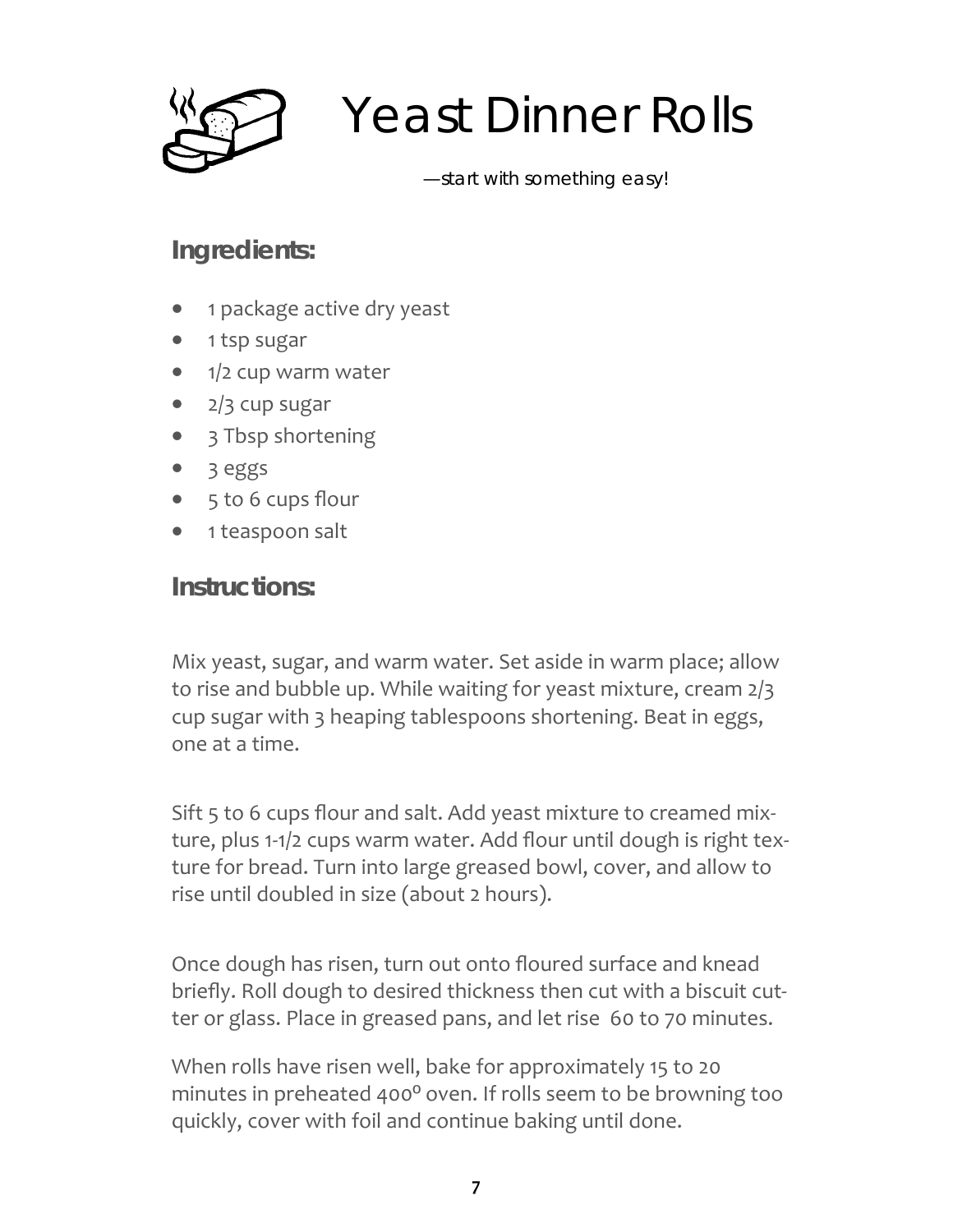<span id="page-11-0"></span>Yeast Dinner Rolls

—*start with something easy!* 

#### **Ingredients:**

- 1 package active dry yeast
- 1 tsp sugar
- $\bullet$  1/2 cup warm water
- $\bullet$  2/3 cup sugar
- 3 Tbsp shortening
- 3 eggs
- 5 to 6 cups flour
- 1 teaspoon salt

#### **Instructions:**

Mix yeast, sugar, and warm water. Set aside in warm place; allow to rise and bubble up. While waiting for yeast mixture, cream 2/3 cup sugar with 3 heaping tablespoons shortening. Beat in eggs, one at a time.

Sift 5 to 6 cups flour and salt. Add yeast mixture to creamed mix‐ ture, plus 1-1/2 cups warm water. Add flour until dough is right texture for bread. Turn into large greased bowl, cover, and allow to rise until doubled in size (about 2 hours).

Once dough has risen, turn out onto floured surface and knead briefly. Roll dough to desired thickness then cut with a biscuit cut‐ ter or glass. Place in greased pans, and let rise 60 to 70 minutes.

When rolls have risen well, bake for approximately 15 to 20 minutes in preheated 400º oven. If rolls seem to be browning too quickly, cover with foil and continue baking until done.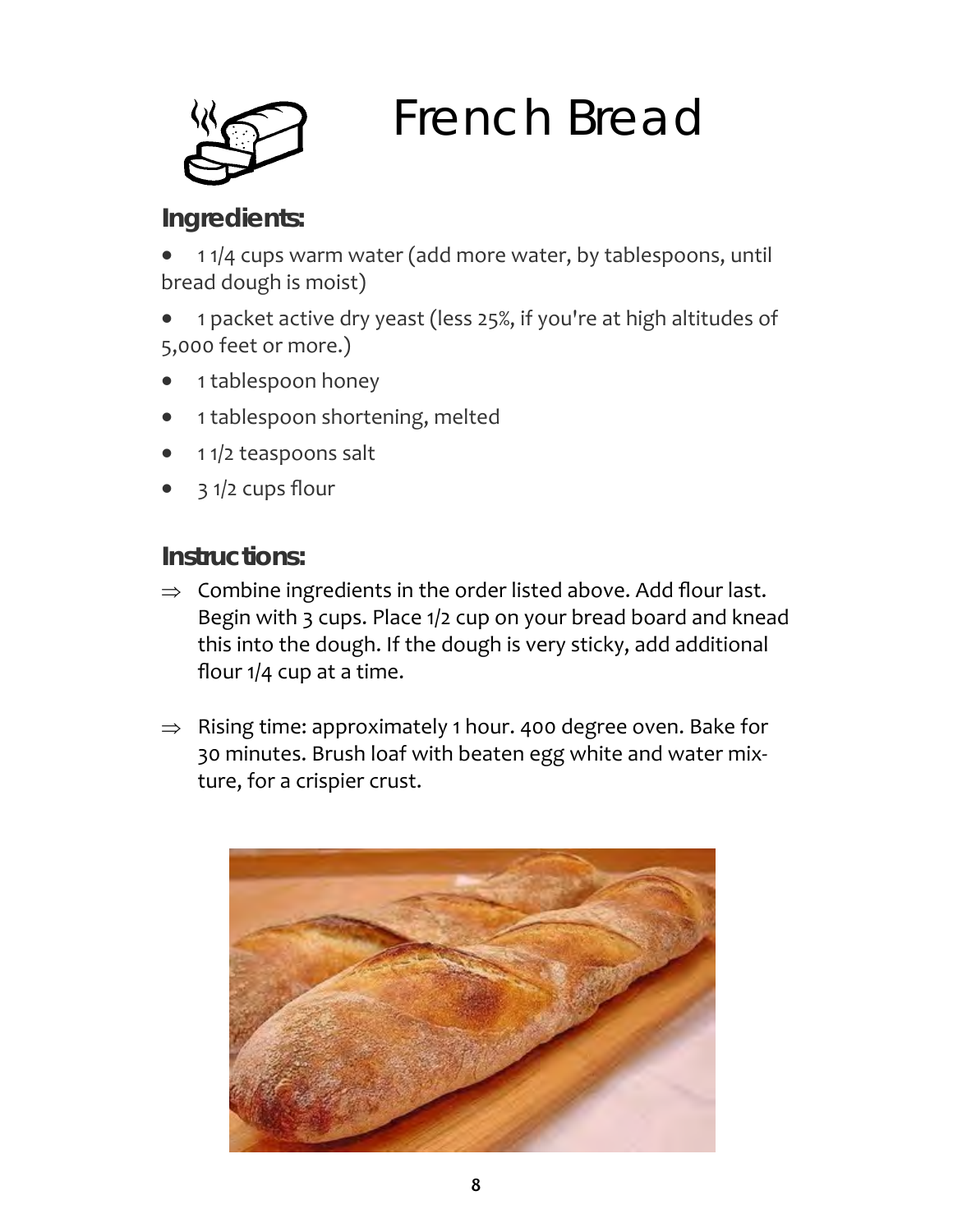<span id="page-12-0"></span>

### French Bread

#### **Ingredients:**

 1 1/4 cups warm water (add more water, by tablespoons, until bread dough is moist)

- 1 packet active dry yeast (less 25%, if you're at high altitudes of 5,000 feet or more.)
- 1 tablespoon honey
- 1 tablespoon shortening, melted
- 1 1/2 teaspoons salt
- 3 1/2 cups flour

#### **Instructions:**

- $\Rightarrow$  Combine ingredients in the order listed above. Add flour last. Begin with 3 cups. Place 1/2 cup on your bread board and knead this into the dough. If the dough is very sticky, add additional flour 1/4 cup at a time.
- $\Rightarrow$  Rising time: approximately 1 hour. 400 degree oven. Bake for 30 minutes. Brush loaf with beaten egg white and water mix‐ ture, for a crispier crust.

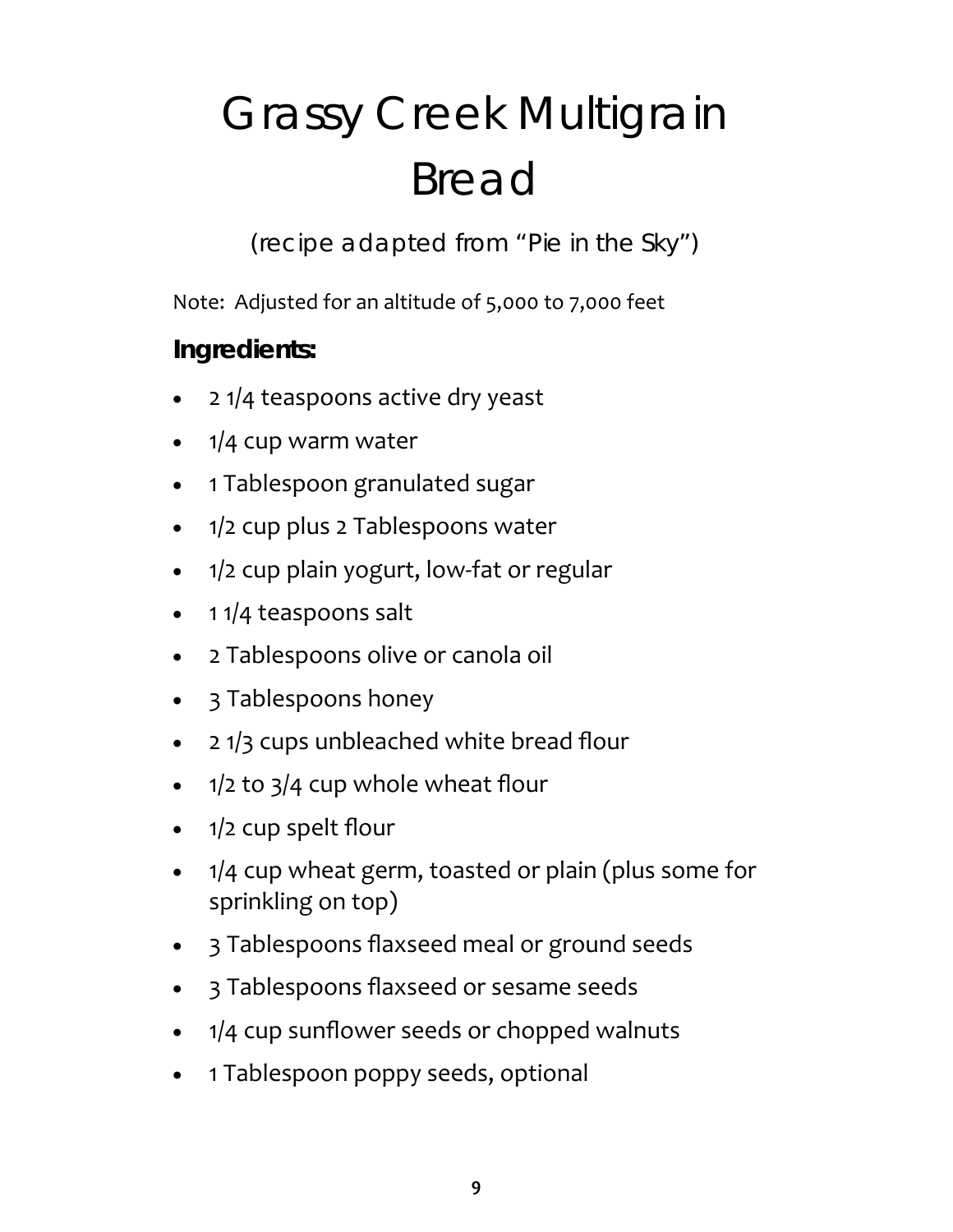# <span id="page-13-0"></span>Grassy Creek Multigrain Bread

*(recipe adapted from "Pie in the Sky")* 

Note: Adjusted for an altitude of 5,000 to 7,000 feet

#### **Ingredients:**

- 2 1/4 teaspoons active dry yeast
- $\bullet$  1/4 cup warm water
- 1 Tablespoon granulated sugar
- 1/2 cup plus 2 Tablespoons water
- 1/2 cup plain yogurt, low-fat or regular
- 11/4 teaspoons salt
- 2 Tablespoons olive or canola oil
- 3 Tablespoons honey
- 2 1/3 cups unbleached white bread flour
- $\cdot$  1/2 to 3/4 cup whole wheat flour
- 1/2 cup spelt flour
- 1/4 cup wheat germ, toasted or plain (plus some for sprinkling on top)
- 3 Tablespoons flaxseed meal or ground seeds
- 3 Tablespoons flaxseed or sesame seeds
- 1/4 cup sunflower seeds or chopped walnuts
- 1 Tablespoon poppy seeds, optional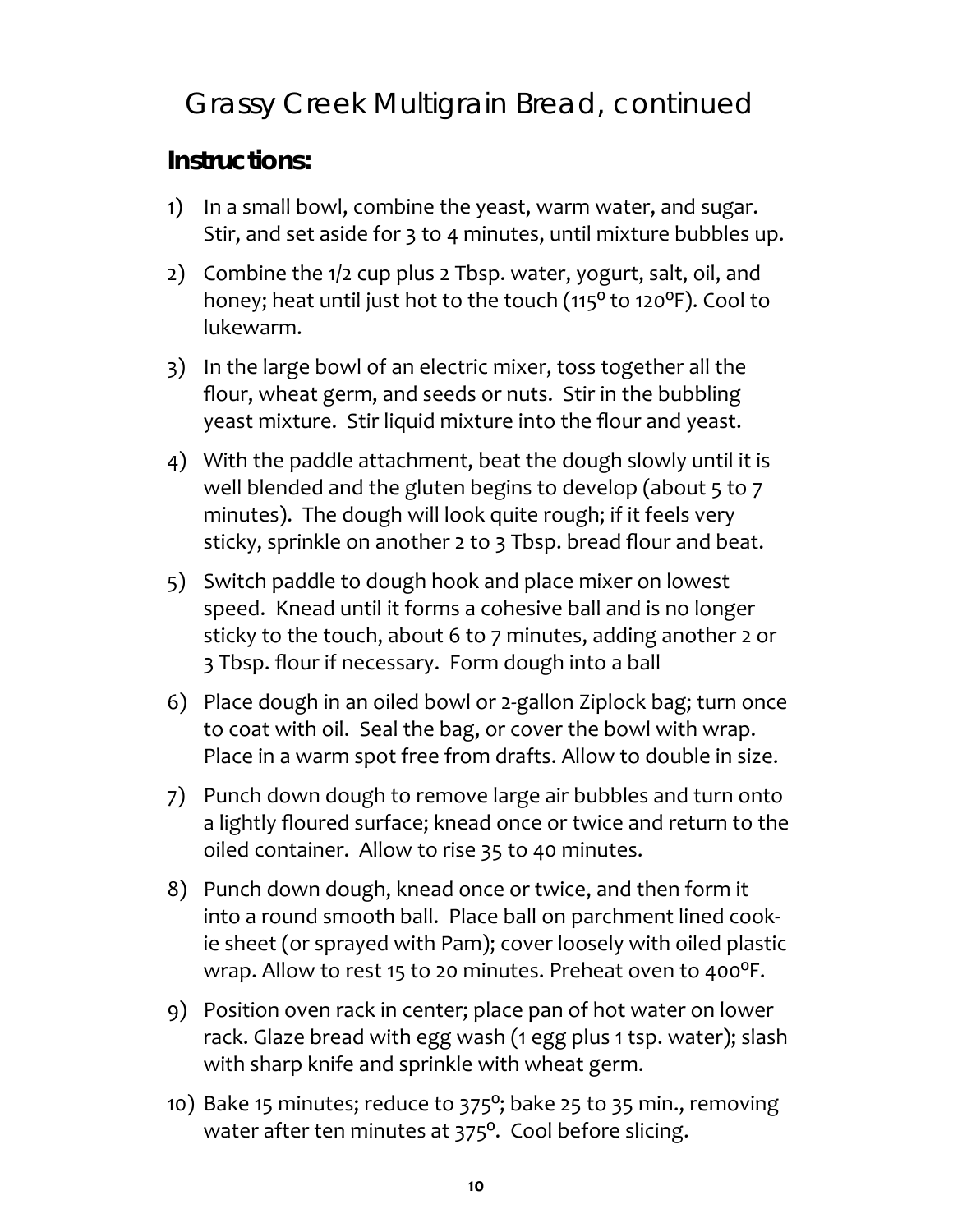### Grassy Creek Multigrain Bread, continued

#### **Instructions:**

- 1) In a small bowl, combine the yeast, warm water, and sugar. Stir, and set aside for 3 to 4 minutes, until mixture bubbles up.
- 2) Combine the 1/2 cup plus 2 Tbsp. water, yogurt, salt, oil, and honey; heat until just hot to the touch (115<sup>0</sup> to 120<sup>0</sup>F). Cool to lukewarm.
- 3) In the large bowl of an electric mixer, toss together all the flour, wheat germ, and seeds or nuts. Stir in the bubbling yeast mixture. Stir liquid mixture into the flour and yeast.
- 4) With the paddle attachment, beat the dough slowly until it is well blended and the gluten begins to develop (about 5 to 7 minutes). The dough will look quite rough; if it feels very sticky, sprinkle on another 2 to 3 Tbsp. bread flour and beat.
- 5) Switch paddle to dough hook and place mixer on lowest speed. Knead until it forms a cohesive ball and is no longer sticky to the touch, about 6 to 7 minutes, adding another 2 or 3 Tbsp. flour if necessary. Form dough into a ball
- 6) Place dough in an oiled bowl or 2‐gallon Ziplock bag; turn once to coat with oil. Seal the bag, or cover the bowl with wrap. Place in a warm spot free from drafts. Allow to double in size.
- 7) Punch down dough to remove large air bubbles and turn onto a lightly floured surface; knead once or twice and return to the oiled container. Allow to rise 35 to 40 minutes.
- 8) Punch down dough, knead once or twice, and then form it into a round smooth ball. Place ball on parchment lined cook‐ ie sheet (or sprayed with Pam); cover loosely with oiled plastic wrap. Allow to rest 15 to 20 minutes. Preheat oven to 400ºF.
- 9) Position oven rack in center; place pan of hot water on lower rack. Glaze bread with egg wash (1 egg plus 1 tsp. water); slash with sharp knife and sprinkle with wheat germ.
- 10) Bake 15 minutes; reduce to  $375^\circ$ ; bake 25 to 35 min., removing water after ten minutes at 375º. Cool before slicing.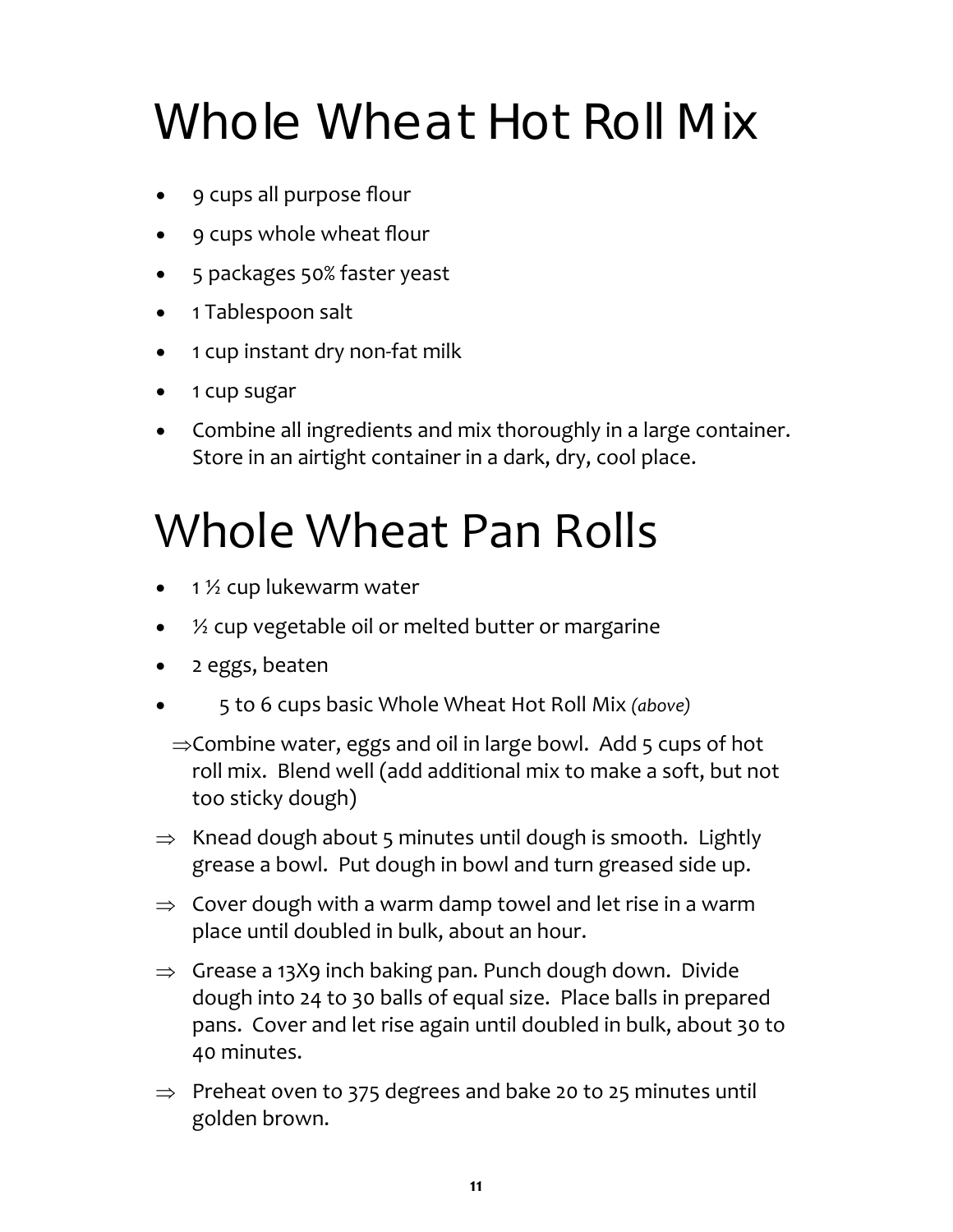# <span id="page-15-0"></span>Whole Wheat Hot Roll Mix

- 9 cups all purpose flour
- 9 cups whole wheat flour
- 5 packages 50% faster yeast
- 1 Tablespoon salt
- 1 cup instant dry non-fat milk
- 1 cup sugar
- Combine all ingredients and mix thoroughly in a large container. Store in an airtight container in a dark, dry, cool place.

# Whole Wheat Pan Rolls

- $\bullet$  1 % cup lukewarm water
- 2 cup vegetable oil or melted butter or margarine
- 2 eggs, beaten
- 5 to 6 cups basic Whole Wheat Hot Roll Mix *(above)*
	- ⇒Combine water, eggs and oil in large bowl. Add 5 cups of hot roll mix. Blend well (add additional mix to make a soft, but not too sticky dough)
- $\Rightarrow$  Knead dough about 5 minutes until dough is smooth. Lightly grease a bowl. Put dough in bowl and turn greased side up.
- $\Rightarrow$  Cover dough with a warm damp towel and let rise in a warm place until doubled in bulk, about an hour.
- $\Rightarrow$  Grease a 13X9 inch baking pan. Punch dough down. Divide dough into 24 to 30 balls of equal size. Place balls in prepared pans. Cover and let rise again until doubled in bulk, about 30 to 40 minutes.
- $\Rightarrow$  Preheat oven to 375 degrees and bake 20 to 25 minutes until golden brown.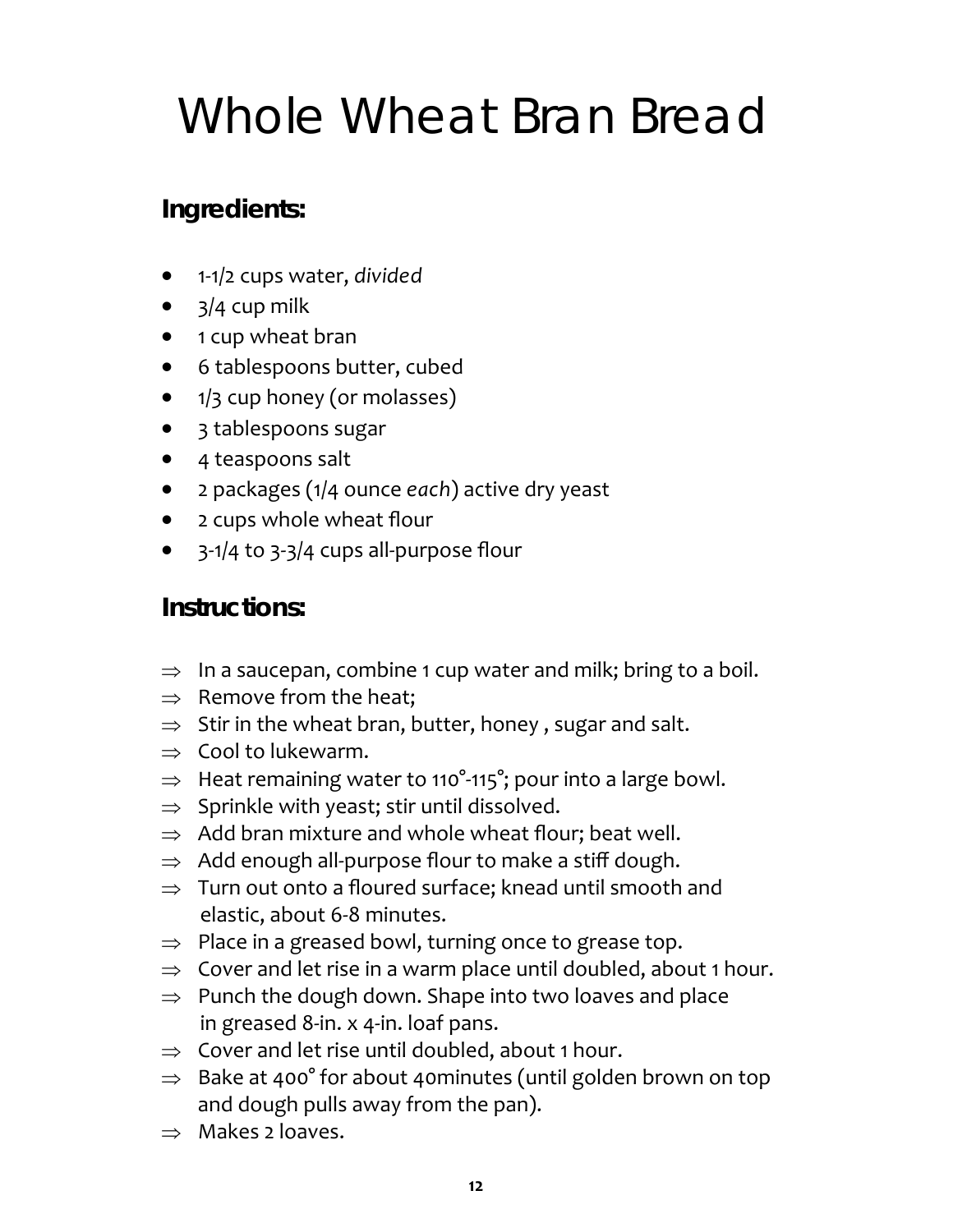# <span id="page-16-0"></span>Whole Wheat Bran Bread

#### **Ingredients:**

- 1-1/2 cups water, *divided*
- $\bullet$  3/4 cup milk
- 1 cup wheat bran
- 6 tablespoons butter, cubed
- 1/3 cup honey (or molasses)
- 3 tablespoons sugar
- 4 teaspoons salt
- 2 packages (1/4 ounce *each*) active dry yeast
- 2 cups whole wheat flour
- 3-1/4 to 3-3/4 cups all-purpose flour

#### **Instructions:**

- $\Rightarrow$  In a saucepan, combine 1 cup water and milk; bring to a boil.
- $\Rightarrow$  Remove from the heat;
- $\Rightarrow$  Stir in the wheat bran, butter, honey, sugar and salt.
- $\Rightarrow$  Cool to lukewarm.
- $\Rightarrow$  Heat remaining water to 110°-115°; pour into a large bowl.
- $\Rightarrow$  Sprinkle with yeast; stir until dissolved.
- $\Rightarrow$  Add bran mixture and whole wheat flour; beat well.
- $\Rightarrow$  Add enough all-purpose flour to make a stiff dough.
- $\Rightarrow$  Turn out onto a floured surface; knead until smooth and elastic, about 6‐8 minutes.
- $\Rightarrow$  Place in a greased bowl, turning once to grease top.
- $\Rightarrow$  Cover and let rise in a warm place until doubled, about 1 hour.
- $\Rightarrow$  Punch the dough down. Shape into two loaves and place in greased 8‐in. x 4‐in. loaf pans.
- $\Rightarrow$  Cover and let rise until doubled, about 1 hour.
- $\Rightarrow$  Bake at 400° for about 40 minutes (until golden brown on top and dough pulls away from the pan).
- $\Rightarrow$  Makes 2 loaves.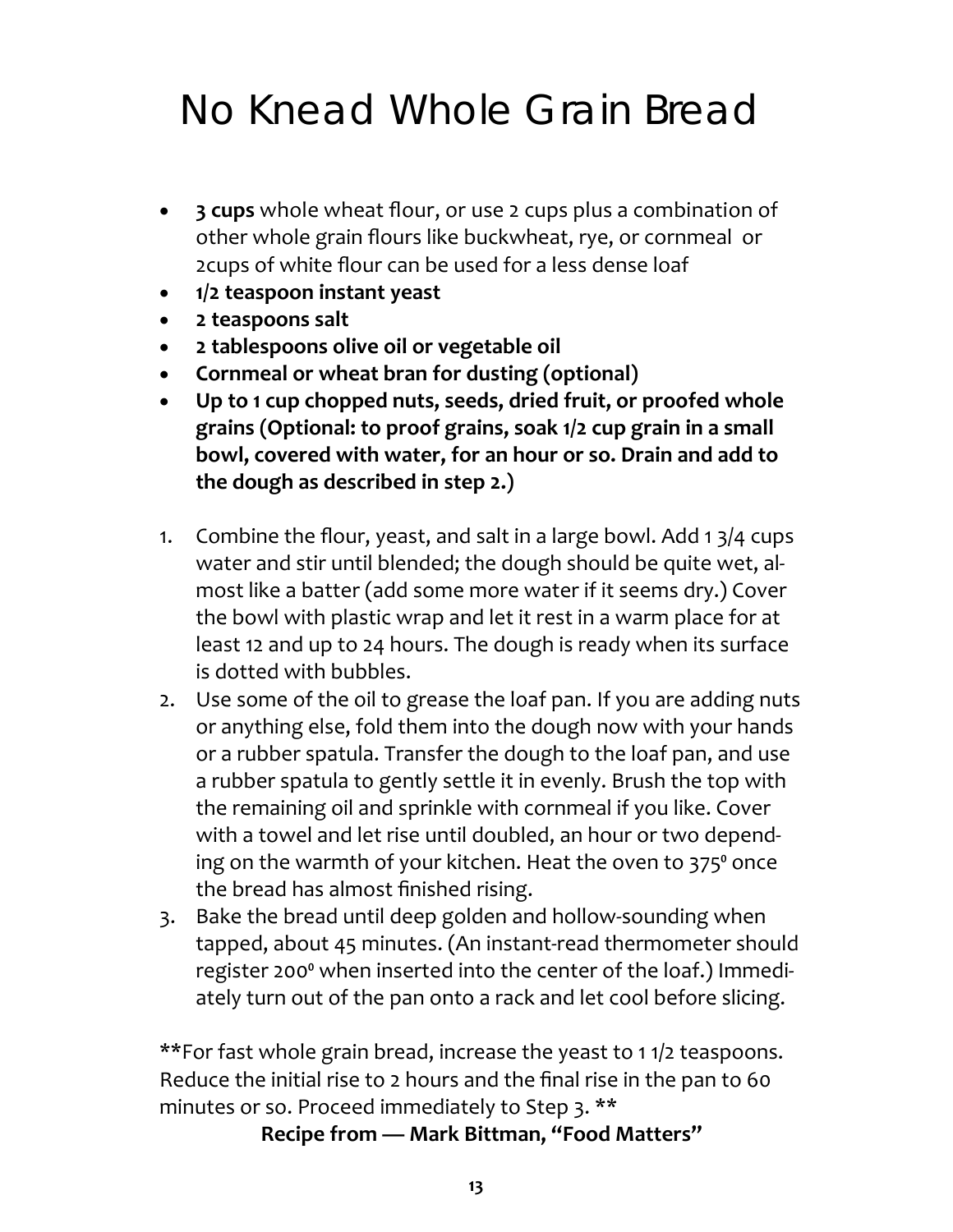### <span id="page-17-0"></span>No Knead Whole Grain Bread

- **3 cups** whole wheat flour, or use 2 cups plus a combination of other whole grain flours like buckwheat, rye, or cornmeal or 2cups of white flour can be used for a less dense loaf
- **1/2 teaspoon instant yeast**
- **2 teaspoons salt**
- **2 tablespoons olive oil or vegetable oil**
- **Cornmeal or wheat bran for dusting (optional)**
- **Up to 1 cup chopped nuts, seeds, dried fruit, or proofed whole grains (Optional: to proof grains, soak 1/2 cup grain in a small bowl, covered with water, for an hour or so. Drain and add to the dough as described in step 2.)**
- 1. Combine the flour, yeast, and salt in a large bowl. Add 1 3/4 cups water and stir until blended; the dough should be quite wet, almost like a batter (add some more water if it seems dry.) Cover the bowl with plastic wrap and let it rest in a warm place for at least 12 and up to 24 hours. The dough is ready when its surface is dotted with bubbles.
- 2. Use some of the oil to grease the loaf pan. If you are adding nuts or anything else, fold them into the dough now with your hands or a rubber spatula. Transfer the dough to the loaf pan, and use a rubber spatula to gently settle it in evenly. Brush the top with the remaining oil and sprinkle with cornmeal if you like. Cover with a towel and let rise until doubled, an hour or two depend‐ ing on the warmth of your kitchen. Heat the oven to  $375^{\circ}$  once the bread has almost finished rising.
- 3. Bake the bread until deep golden and hollow‐sounding when tapped, about 45 minutes. (An instant‐read thermometer should register 200<sup>°</sup> when inserted into the center of the loaf.) Immediately turn out of the pan onto a rack and let cool before slicing.

\*\*For fast whole grain bread, increase the yeast to 1 1/2 teaspoons. Reduce the initial rise to 2 hours and the final rise in the pan to 60 minutes or so. Proceed immediately to Step 3. \*\*

**Recipe from — Mark Bittman, "Food Matters"**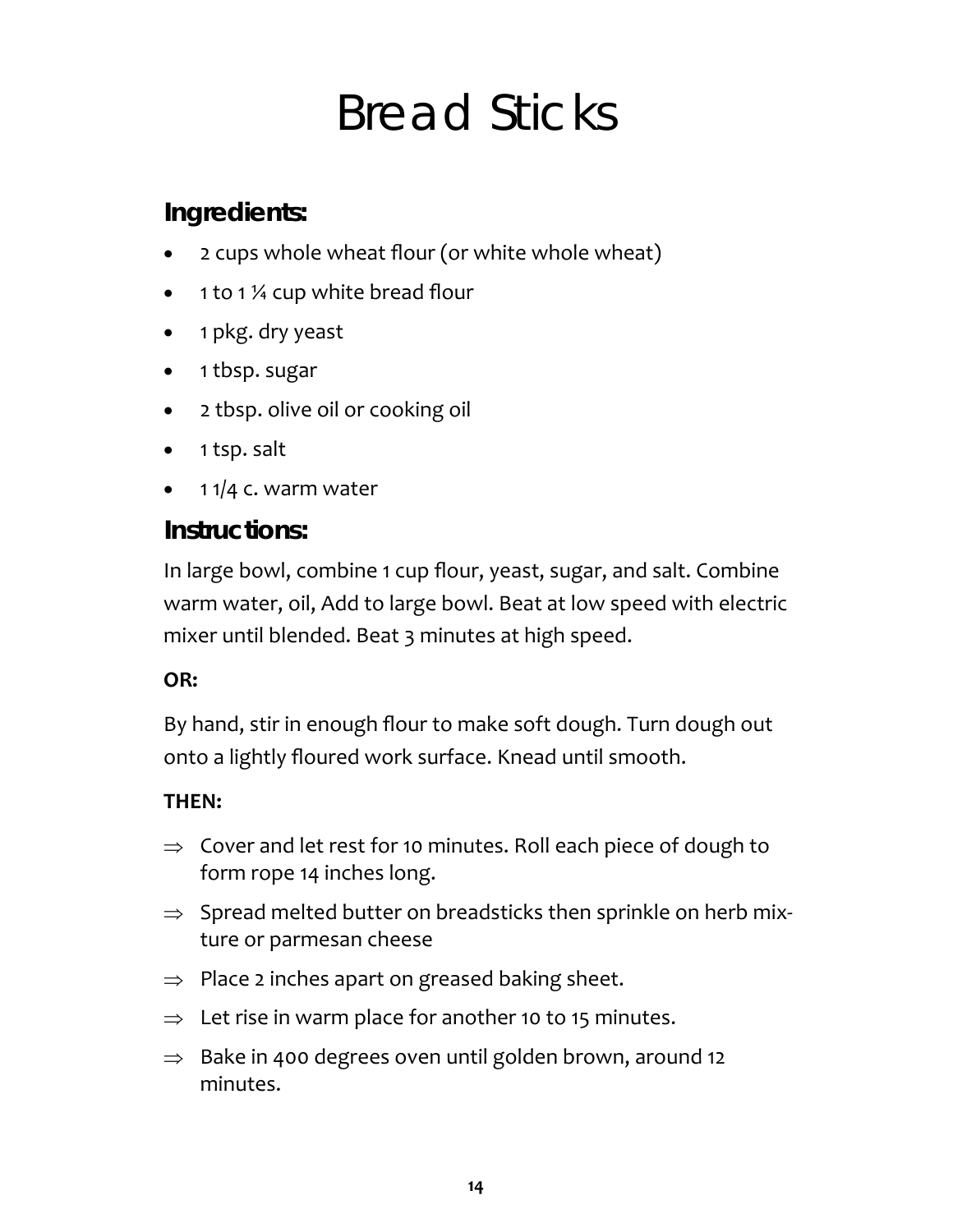# Bread Sticks

#### <span id="page-18-0"></span>**Ingredients:**

- 2 cups whole wheat flour (or white whole wheat)
- $\bullet$  1 to 1  $\frac{1}{4}$  cup white bread flour
- 1 pkg. dry yeast
- 1 tbsp. sugar
- 2 tbsp. olive oil or cooking oil
- $\bullet$  1 tsp. salt
- $\bullet$  11/4 c. warm water

#### **Instructions:**

In large bowl, combine 1 cup flour, yeast, sugar, and salt. Combine warm water, oil, Add to large bowl. Beat at low speed with electric mixer until blended. Beat 3 minutes at high speed.

#### **OR:**

By hand, stir in enough flour to make soft dough. Turn dough out onto a lightly floured work surface. Knead until smooth.

#### **THEN:**

- $\Rightarrow$  Cover and let rest for 10 minutes. Roll each piece of dough to form rope 14 inches long.
- $\Rightarrow$  Spread melted butter on breadsticks then sprinkle on herb mixture or parmesan cheese
- $\Rightarrow$  Place 2 inches apart on greased baking sheet.
- $\Rightarrow$  Let rise in warm place for another 10 to 15 minutes.
- $\Rightarrow$  Bake in 400 degrees oven until golden brown, around 12 minutes.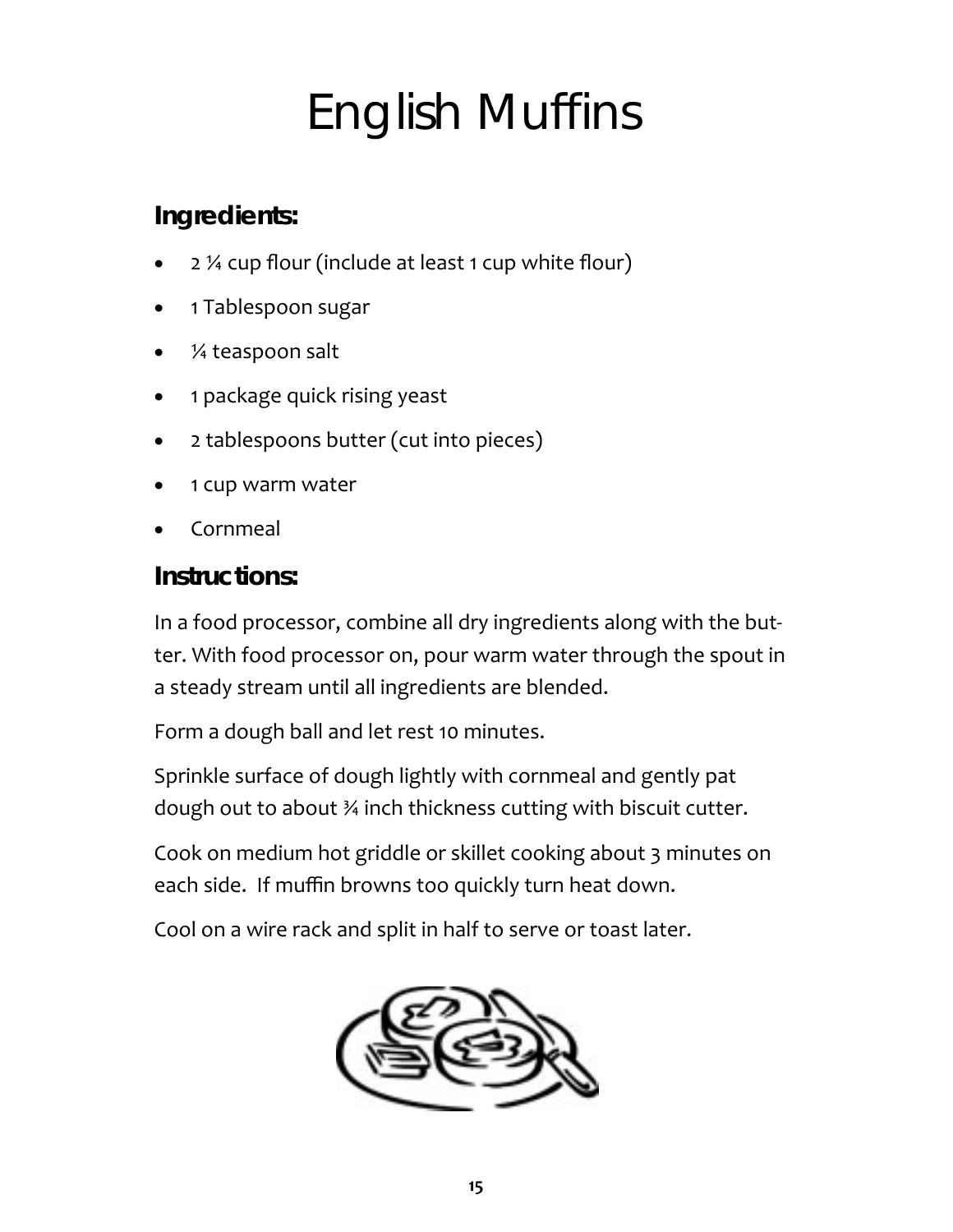# English Muffins

#### <span id="page-19-0"></span>**Ingredients:**

- 2 ¼ cup flour (include at least 1 cup white flour)
- 1 Tablespoon sugar
- ¼ teaspoon salt
- 1 package quick rising yeast
- 2 tablespoons butter (cut into pieces)
- 1 cup warm water
- Cornmeal

#### **Instructions:**

In a food processor, combine all dry ingredients along with the but‐ ter. With food processor on, pour warm water through the spout in a steady stream until all ingredients are blended.

Form a dough ball and let rest 10 minutes.

Sprinkle surface of dough lightly with cornmeal and gently pat dough out to about ¾ inch thickness cutting with biscuit cutter.

Cook on medium hot griddle or skillet cooking about 3 minutes on each side. If muffin browns too quickly turn heat down.

Cool on a wire rack and split in half to serve or toast later.

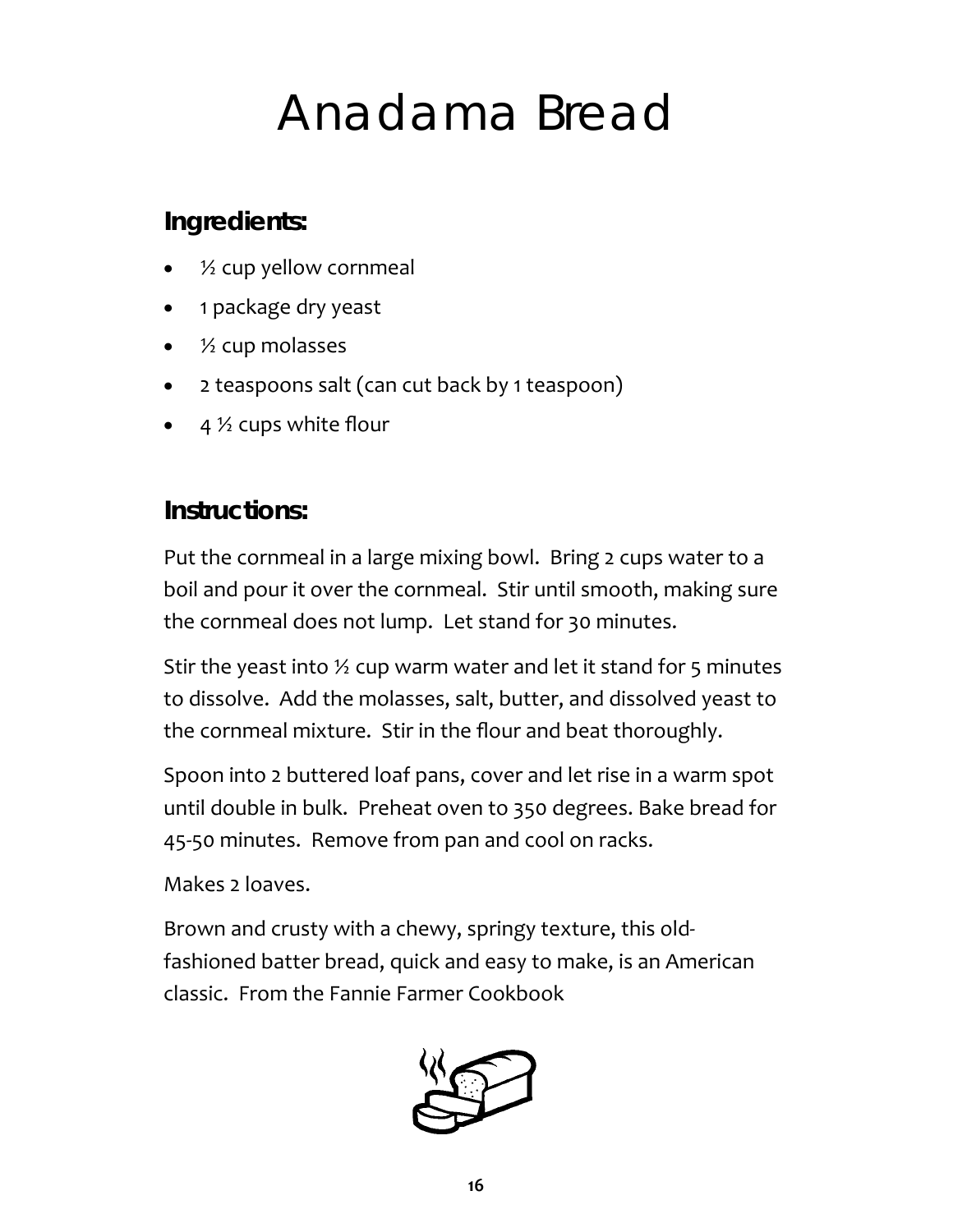# Anadama Bread

#### <span id="page-20-0"></span>**Ingredients:**

- ½ cup yellow cornmeal
- 1 package dry yeast
- $\frac{1}{2}$  cup molasses
- 2 teaspoons salt (can cut back by 1 teaspoon)
- $\bullet$  4  $\%$  cups white flour

#### **Instructions:**

Put the cornmeal in a large mixing bowl. Bring 2 cups water to a boil and pour it over the cornmeal. Stir until smooth, making sure the cornmeal does not lump. Let stand for 30 minutes.

Stir the yeast into  $\frac{1}{2}$  cup warm water and let it stand for 5 minutes to dissolve. Add the molasses, salt, butter, and dissolved yeast to the cornmeal mixture. Stir in the flour and beat thoroughly.

Spoon into 2 buttered loaf pans, cover and let rise in a warm spot until double in bulk. Preheat oven to 350 degrees. Bake bread for 45‐50 minutes. Remove from pan and cool on racks.

Makes 2 loaves.

Brown and crusty with a chewy, springy texture, this old‐ fashioned batter bread, quick and easy to make, is an American classic. From the Fannie Farmer Cookbook

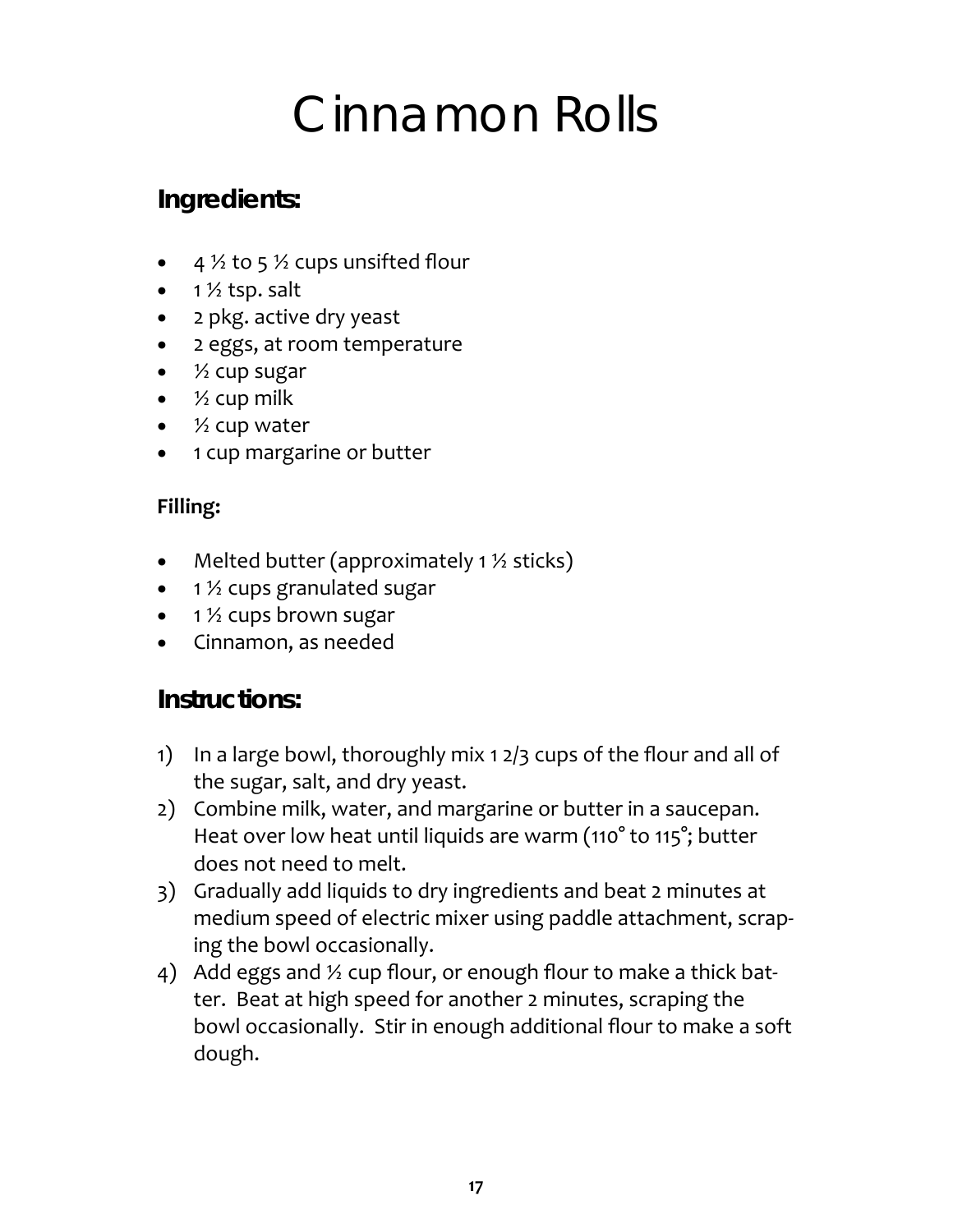# Cinnamon Rolls

#### <span id="page-21-0"></span>**Ingredients:**

- $4\frac{1}{2}$  to 5  $\frac{1}{2}$  cups unsifted flour
- $\bullet$  1 % tsp. salt
- 2 pkg. active dry yeast
- 2 eggs, at room temperature
- 1/2 cup sugar
- $\bullet$  % cup milk
- $\bullet$  % cup water
- 1 cup margarine or butter

#### **Filling:**

- Melted butter (approximately  $1\frac{1}{2}$  sticks)
- $\bullet$  1 % cups granulated sugar
- $\bullet$  1 % cups brown sugar
- Cinnamon, as needed

#### **Instructions:**

- 1) In a large bowl, thoroughly mix 1 2/3 cups of the flour and all of the sugar, salt, and dry yeast.
- 2) Combine milk, water, and margarine or butter in a saucepan. Heat over low heat until liquids are warm (110° to 115°; butter does not need to melt.
- 3) Gradually add liquids to dry ingredients and beat 2 minutes at medium speed of electric mixer using paddle attachment, scrap‐ ing the bowl occasionally.
- 4) Add eggs and  $\frac{1}{2}$  cup flour, or enough flour to make a thick batter. Beat at high speed for another 2 minutes, scraping the bowl occasionally. Stir in enough additional flour to make a soft dough.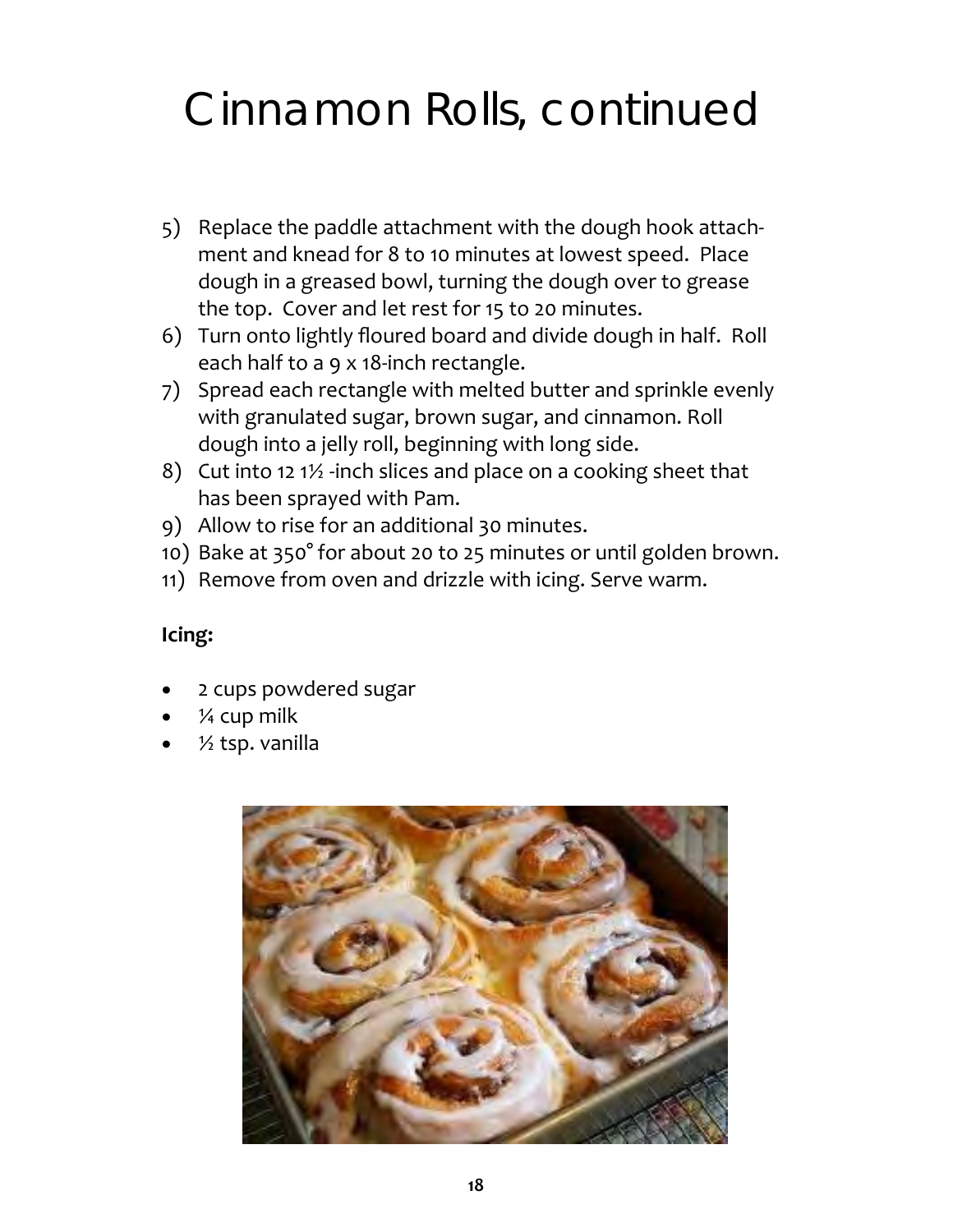## Cinnamon Rolls, continued

- 5) Replace the paddle attachment with the dough hook attach‐ ment and knead for 8 to 10 minutes at lowest speed. Place dough in a greased bowl, turning the dough over to grease the top. Cover and let rest for 15 to 20 minutes.
- 6) Turn onto lightly floured board and divide dough in half. Roll each half to a 9 x 18-inch rectangle.
- 7) Spread each rectangle with melted butter and sprinkle evenly with granulated sugar, brown sugar, and cinnamon. Roll dough into a jelly roll, beginning with long side.
- 8) Cut into 12 1<sup>1</sup>/<sub>2</sub> -inch slices and place on a cooking sheet that has been sprayed with Pam.
- 9) Allow to rise for an additional 30 minutes.
- 10) Bake at 350° for about 20 to 25 minutes or until golden brown.
- 11) Remove from oven and drizzle with icing. Serve warm.

#### **Icing:**

- 2 cups powdered sugar
- ¼ cup milk
- ½ tsp. vanilla

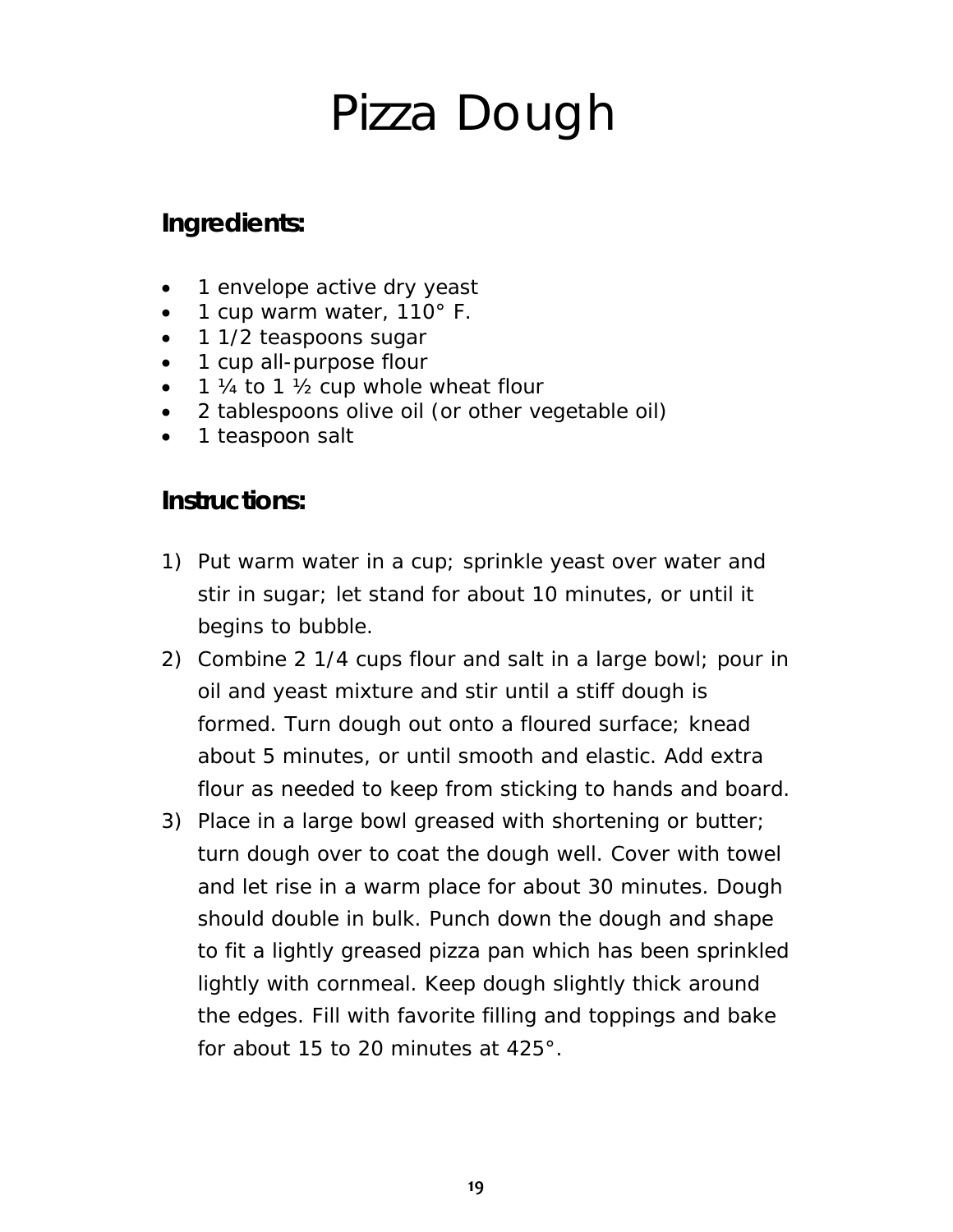# Pizza Dough

#### <span id="page-23-0"></span>**Ingredients:**

- 1 envelope active dry yeast
- 1 cup warm water, 110° F.
- 1 1/2 teaspoons sugar
- 1 cup all-purpose flour
- 1  $\frac{1}{4}$  to 1  $\frac{1}{2}$  cup whole wheat flour
- 2 tablespoons olive oil (or other vegetable oil)
- 1 teaspoon salt

#### **Instructions:**

- 1) Put warm water in a cup; sprinkle yeast over water and stir in sugar; let stand for about 10 minutes, or until it begins to bubble.
- 2) Combine 2 1/4 cups flour and salt in a large bowl; pour in oil and yeast mixture and stir until a stiff dough is formed. Turn dough out onto a floured surface; knead about 5 minutes, or until smooth and elastic. Add extra flour as needed to keep from sticking to hands and board.
- 3) Place in a large bowl greased with shortening or butter; turn dough over to coat the dough well. Cover with towel and let rise in a warm place for about 30 minutes. Dough should double in bulk. Punch down the dough and shape to fit a lightly greased pizza pan which has been sprinkled lightly with cornmeal. Keep dough slightly thick around the edges. Fill with favorite filling and toppings and bake for about 15 to 20 minutes at 425°.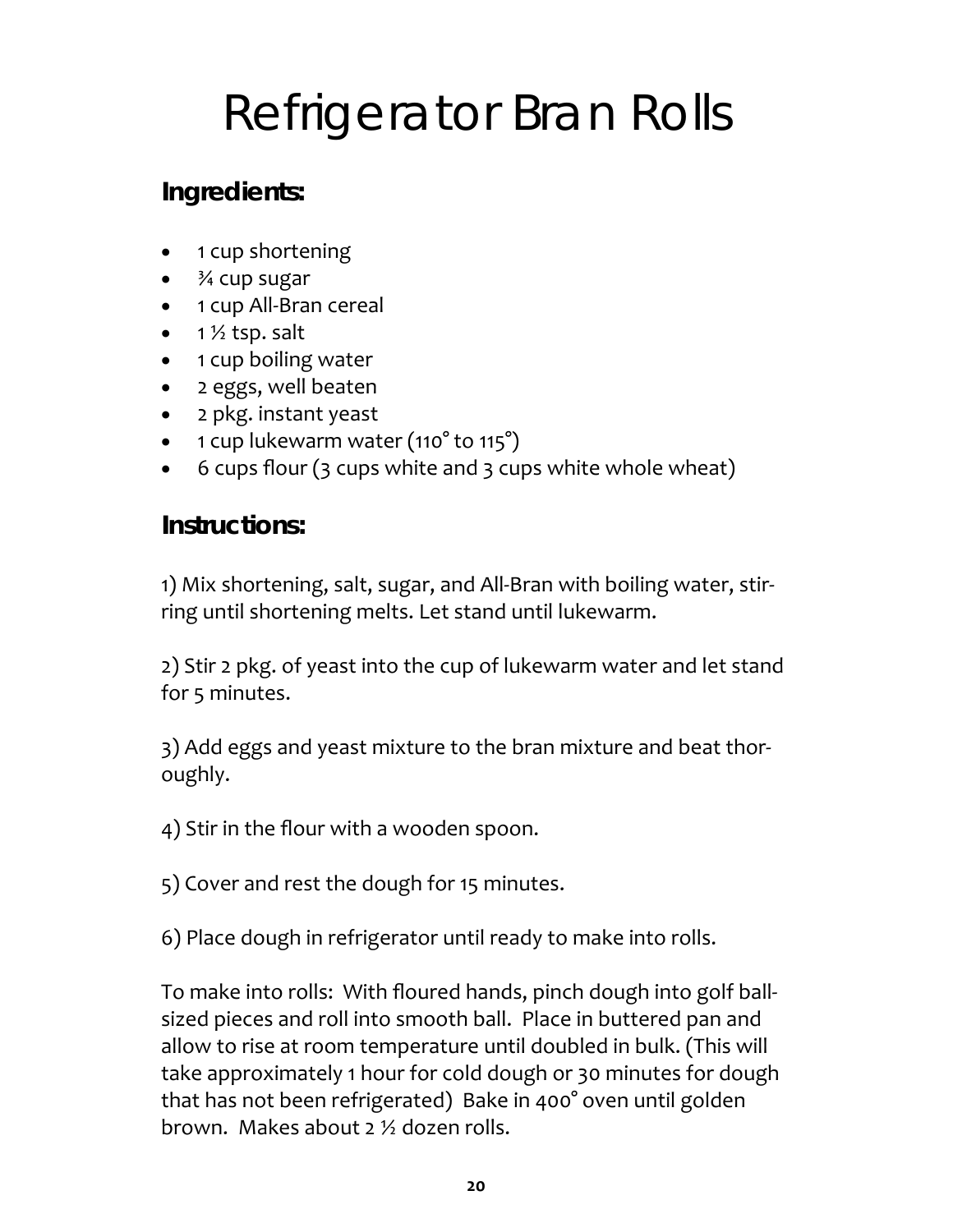# <span id="page-24-0"></span>Refrigerator Bran Rolls

#### **Ingredients:**

- 1 cup shortening
- $\bullet$   $\frac{3}{4}$  cup sugar
- 1 cup All-Bran cereal
- $\bullet$  1 % tsp. salt
- 1 cup boiling water
- 2 eggs, well beaten
- 2 pkg. instant yeast
- 1 cup lukewarm water  $(110^{\circ}$  to  $115^{\circ})$
- 6 cups flour (3 cups white and 3 cups white whole wheat)

#### **Instructions:**

1) Mix shortening, salt, sugar, and All‐Bran with boiling water, stir‐ ring until shortening melts. Let stand until lukewarm.

2) Stir 2 pkg. of yeast into the cup of lukewarm water and let stand for 5 minutes.

3) Add eggs and yeast mixture to the bran mixture and beat thor‐ oughly.

4) Stir in the flour with a wooden spoon.

5) Cover and rest the dough for 15 minutes.

6) Place dough in refrigerator until ready to make into rolls.

To make into rolls: With floured hands, pinch dough into golf ball‐ sized pieces and roll into smooth ball. Place in buttered pan and allow to rise at room temperature until doubled in bulk. (This will take approximately 1 hour for cold dough or 30 minutes for dough that has not been refrigerated) Bake in 400° oven until golden brown. Makes about 2 ½ dozen rolls.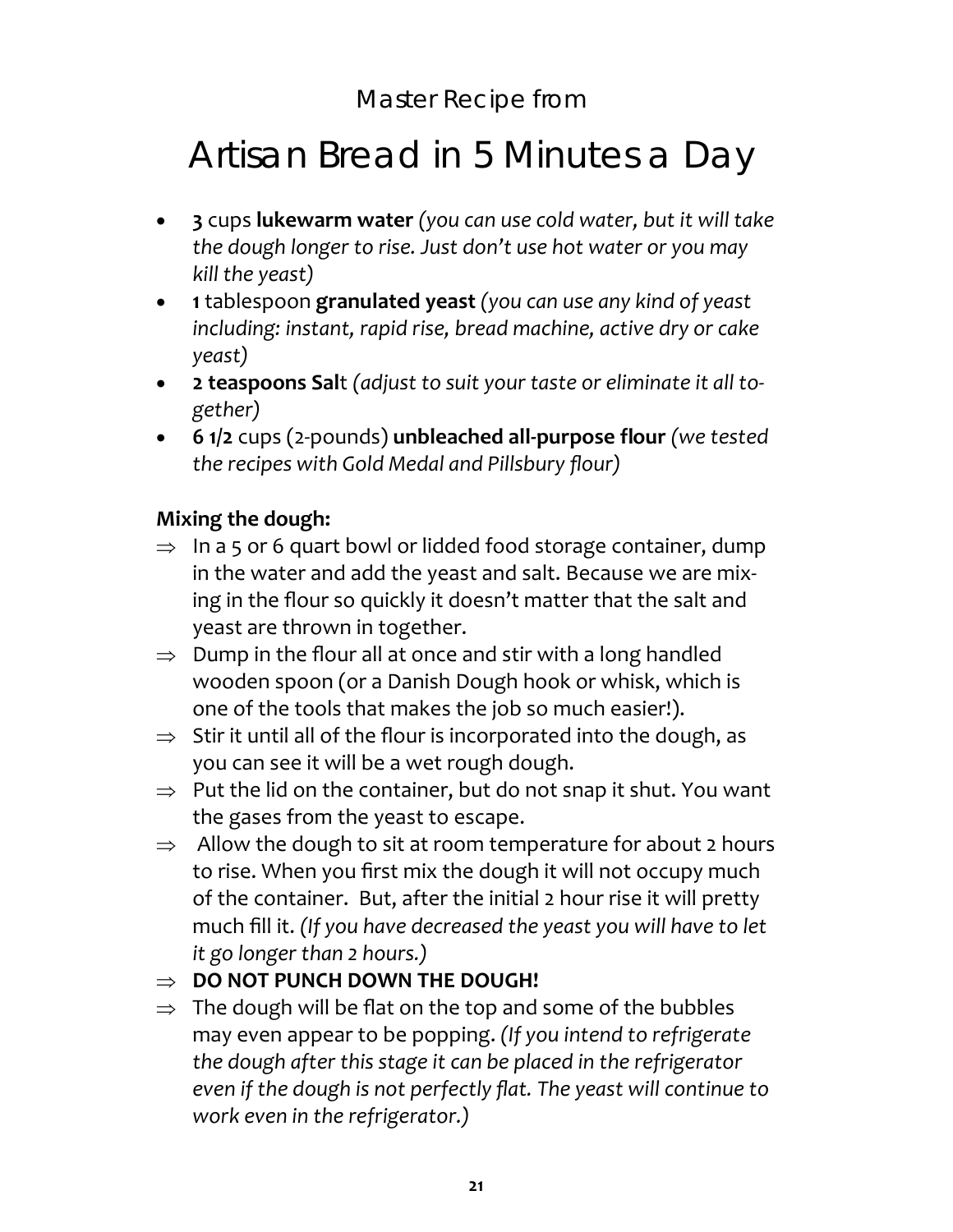### <span id="page-25-0"></span>Artisan Bread in 5 Minutes a Day

- **3** cups **lukewarm water** *(you can use cold water, but it will take the dough longer to rise. Just don't use hot water or you may kill the yeast)*
- **1** tablespoon **granulated yeast** *(you can use any kind of yeast including: instant, rapid rise, bread machine, active dry or cake yeast)*
- **2 teaspoons Sal**t *(adjust to suit your taste or eliminate it all to‐ gether)*
- **6 1/2** cups (2‐pounds) **unbleached all‐purpose flour** *(we tested the recipes with Gold Medal and Pillsbury flour)*

#### **Mixing the dough:**

- $\Rightarrow$  In a 5 or 6 quart bowl or lidded food storage container, dump in the water and add the yeast and salt. Because we are mix‐ ing in the flour so quickly it doesn't matter that the salt and yeast are thrown in together.
- $\Rightarrow$  Dump in the flour all at once and stir with a long handled wooden spoon (or a Danish Dough hook or whisk, which is one of the tools that makes the job so much easier!).
- $\Rightarrow$  Stir it until all of the flour is incorporated into the dough, as you can see it will be a wet rough dough.
- $\Rightarrow$  Put the lid on the container, but do not snap it shut. You want the gases from the yeast to escape.
- $\Rightarrow$  Allow the dough to sit at room temperature for about 2 hours to rise. When you first mix the dough it will not occupy much of the container. But, after the initial 2 hour rise it will pretty much fill it. *(If you have decreased the yeast you will have to let it go longer than 2 hours.)*
- $\Rightarrow$  DO NOT PUNCH DOWN THE DOUGH!
- $\Rightarrow$  The dough will be flat on the top and some of the bubbles may even appear to be popping. *(If you intend to refrigerate the dough after this stage it can be placed in the refrigerator even if the dough is not perfectly flat. The yeast will continue to work even in the refrigerator.)*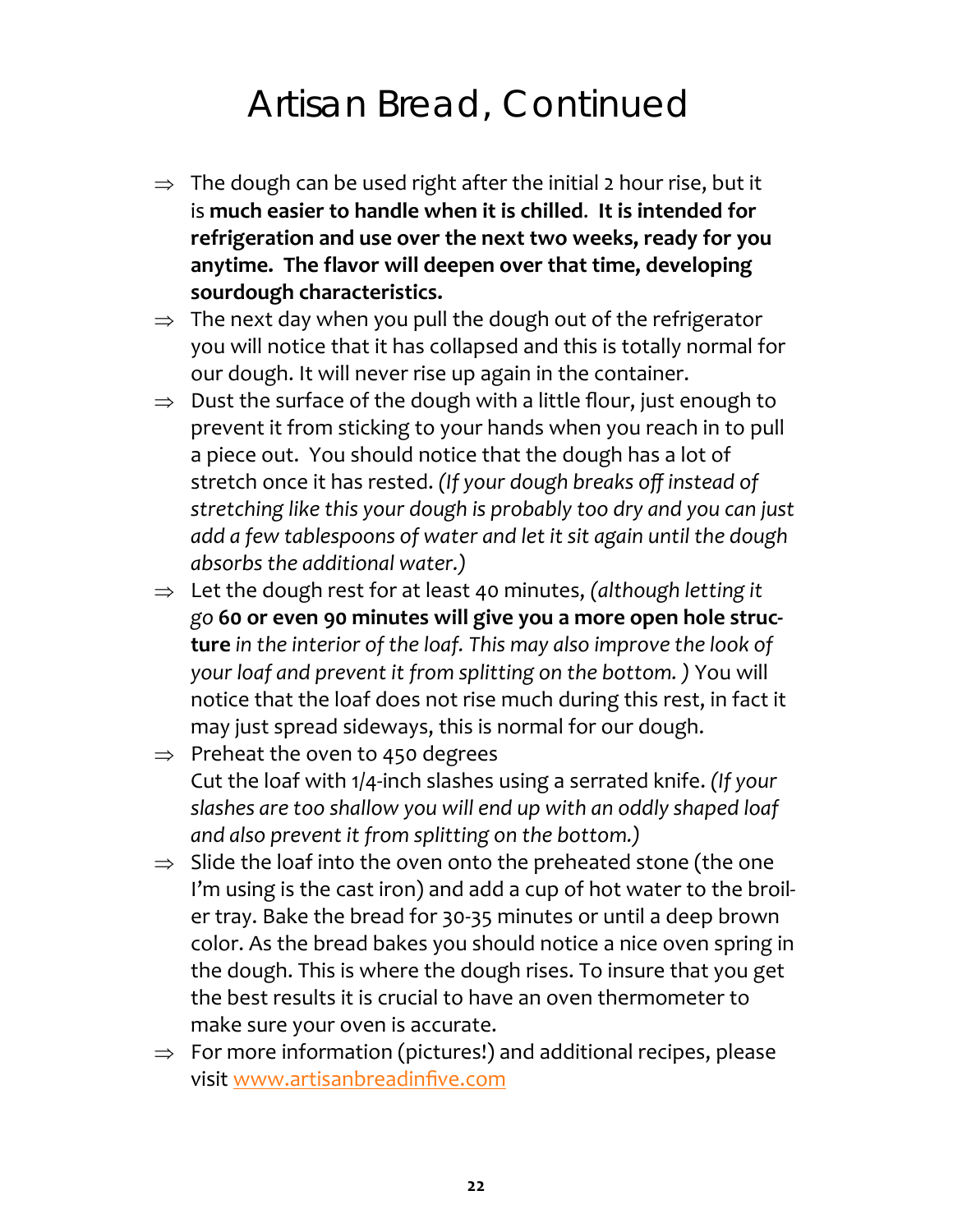### Artisan Bread, Continued

- $\Rightarrow$  The dough can be used right after the initial 2 hour rise, but it is **much easier to handle when it is chilled**. **It is intended for refrigeration and use over the next two weeks, ready for you anytime. The flavor will deepen over that time, developing sourdough characteristics.**
- $\Rightarrow$  The next day when you pull the dough out of the refrigerator you will notice that it has collapsed and this is totally normal for our dough. It will never rise up again in the container.
- $\Rightarrow$  Dust the surface of the dough with a little flour, just enough to prevent it from sticking to your hands when you reach in to pull a piece out. You should notice that the dough has a lot of stretch once it has rested. *(If your dough breaks off instead of stretching like this your dough is probably too dry and you can just add a few tablespoons of water and let it sit again until the dough absorbs the additional water.)*
- $\Rightarrow$  Let the dough rest for at least 40 minutes, *(although letting it go* **60 or even 90 minutes will give you a more open hole struc‐ ture** *in the interior of the loaf. This may also improve the look of your loaf and prevent it from splitting on the bottom. )* You will notice that the loaf does not rise much during this rest, in fact it may just spread sideways, this is normal for our dough.
- $\Rightarrow$  Preheat the oven to 450 degrees Cut the loaf with 1/4‐inch slashes using a serrated knife. *(If your slashes are too shallow you will end up with an oddly shaped loaf and also prevent it from splitting on the bottom.)*
- $\Rightarrow$  Slide the loaf into the oven onto the preheated stone (the one I'm using is the cast iron) and add a cup of hot water to the broil‐ er tray. Bake the bread for 30‐35 minutes or until a deep brown color. As the bread bakes you should notice a nice oven spring in the dough. This is where the dough rises. To insure that you get the best results it is crucial to have an oven thermometer to make sure your oven is accurate.
- $\Rightarrow$  For more information (pictures!) and additional recipes, please visit<www.artisanbreadinfive.com>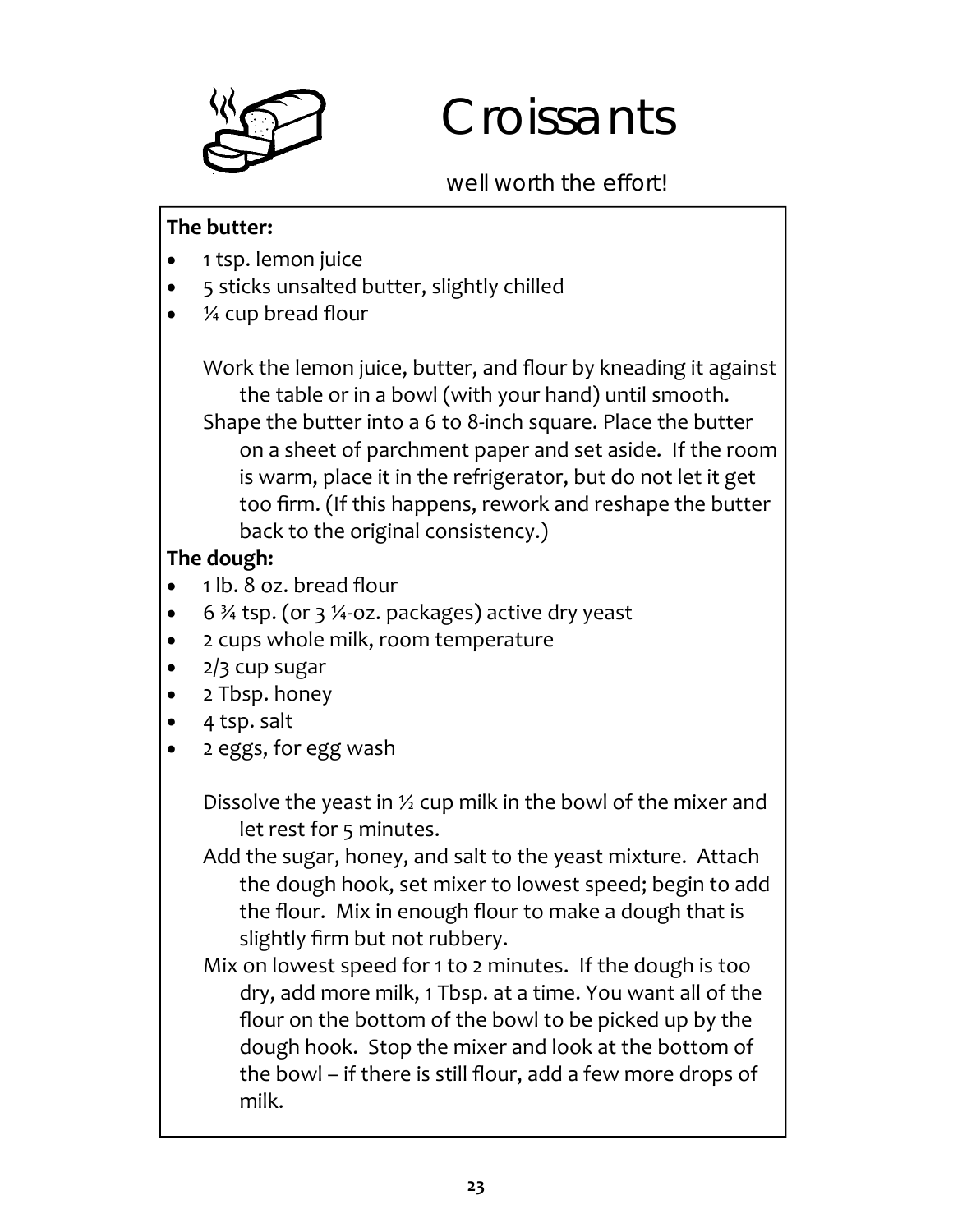<span id="page-27-0"></span>

### **Croissants**

#### *well worth the effort!*

#### **The butter:**

- 1 tsp. lemon juice
- 5 sticks unsalted butter, slightly chilled
- 1/4 cup bread flour

Work the lemon juice, butter, and flour by kneading it against the table or in a bowl (with your hand) until smooth. Shape the butter into a 6 to 8‐inch square. Place the butter on a sheet of parchment paper and set aside. If the room is warm, place it in the refrigerator, but do not let it get too firm. (If this happens, rework and reshape the butter back to the original consistency.)

#### **The dough:**

- 1 lb. 8 oz. bread flour
- 6  $\frac{3}{4}$  tsp. (or 3  $\frac{1}{4}$ -oz. packages) active dry yeast
- 2 cups whole milk, room temperature
- $\bullet$  2/3 cup sugar
- 2 Tbsp. honey
- $\bullet$  4 tsp. salt
- 2 eggs, for egg wash

Dissolve the yeast in  $\frac{1}{2}$  cup milk in the bowl of the mixer and let rest for 5 minutes.

Add the sugar, honey, and salt to the yeast mixture. Attach the dough hook, set mixer to lowest speed; begin to add the flour. Mix in enough flour to make a dough that is slightly firm but not rubbery.

Mix on lowest speed for 1 to 2 minutes. If the dough is too dry, add more milk, 1 Tbsp. at a time. You want all of the flour on the bottom of the bowl to be picked up by the dough hook. Stop the mixer and look at the bottom of the bowl – if there is still flour, add a few more drops of milk.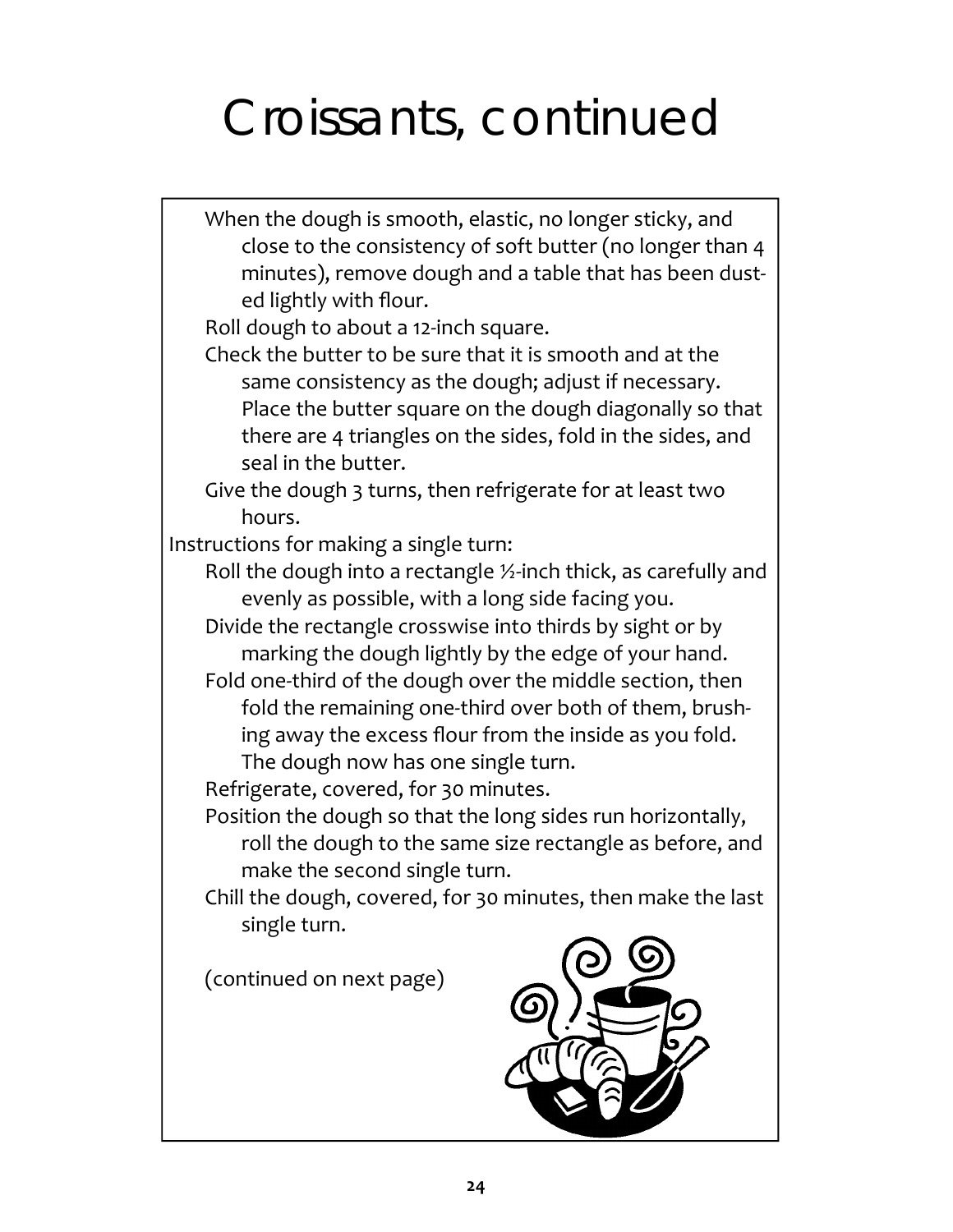# Croissants, continued

When the dough is smooth, elastic, no longer sticky, and close to the consistency of soft butter (no longer than 4 minutes), remove dough and a table that has been dusted lightly with flour.

Roll dough to about a 12‐inch square.

Check the butter to be sure that it is smooth and at the same consistency as the dough; adjust if necessary. Place the butter square on the dough diagonally so that there are 4 triangles on the sides, fold in the sides, and seal in the butter.

Give the dough 3 turns, then refrigerate for at least two hours.

Instructions for making a single turn:

Roll the dough into a rectangle ½-inch thick, as carefully and evenly as possible, with a long side facing you.

Divide the rectangle crosswise into thirds by sight or by marking the dough lightly by the edge of your hand.

Fold one-third of the dough over the middle section, then fold the remaining one‐third over both of them, brush‐ ing away the excess flour from the inside as you fold. The dough now has one single turn.

Refrigerate, covered, for 30 minutes.

Position the dough so that the long sides run horizontally, roll the dough to the same size rectangle as before, and make the second single turn.

Chill the dough, covered, for 30 minutes, then make the last single turn.

(continued on next page)

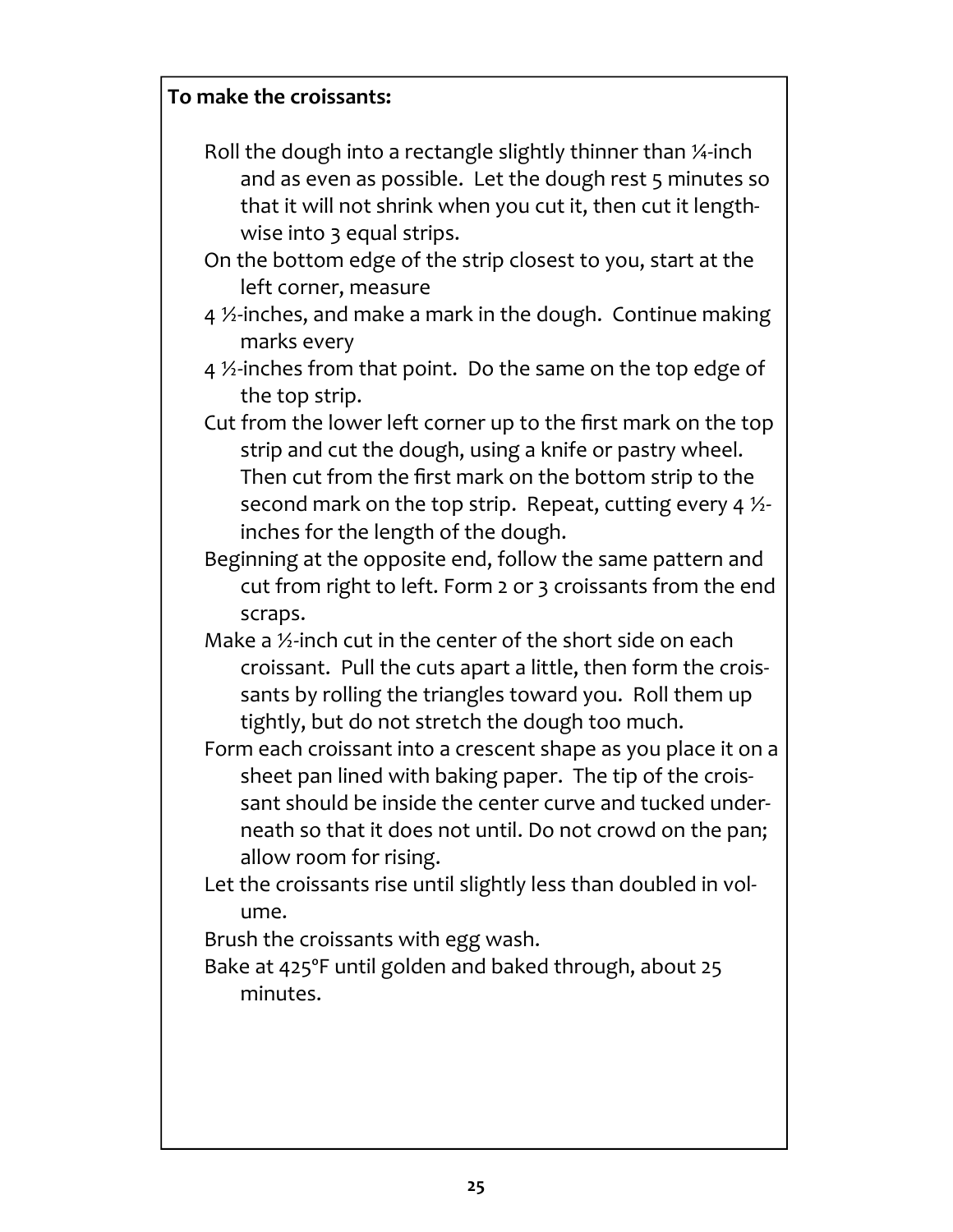#### **To make the croissants:**

Roll the dough into a rectangle slightly thinner than ¼‐inch and as even as possible. Let the dough rest 5 minutes so that it will not shrink when you cut it, then cut it length‐ wise into 3 equal strips.

On the bottom edge of the strip closest to you, start at the left corner, measure

4 ½‐inches, and make a mark in the dough. Continue making marks every

4 ½‐inches from that point. Do the same on the top edge of the top strip.

Cut from the lower left corner up to the first mark on the top strip and cut the dough, using a knife or pastry wheel. Then cut from the first mark on the bottom strip to the second mark on the top strip. Repeat, cutting every 4  $\frac{1}{2}$ inches for the length of the dough.

Beginning at the opposite end, follow the same pattern and cut from right to left. Form 2 or 3 croissants from the end scraps.

Make a  $\frac{1}{2}$ -inch cut in the center of the short side on each croissant. Pull the cuts apart a little, then form the crois‐ sants by rolling the triangles toward you. Roll them up tightly, but do not stretch the dough too much.

Form each croissant into a crescent shape as you place it on a sheet pan lined with baking paper. The tip of the crois‐ sant should be inside the center curve and tucked under‐ neath so that it does not until. Do not crowd on the pan; allow room for rising.

Let the croissants rise until slightly less than doubled in volume.

Brush the croissants with egg wash.

Bake at 425ºF until golden and baked through, about 25 minutes.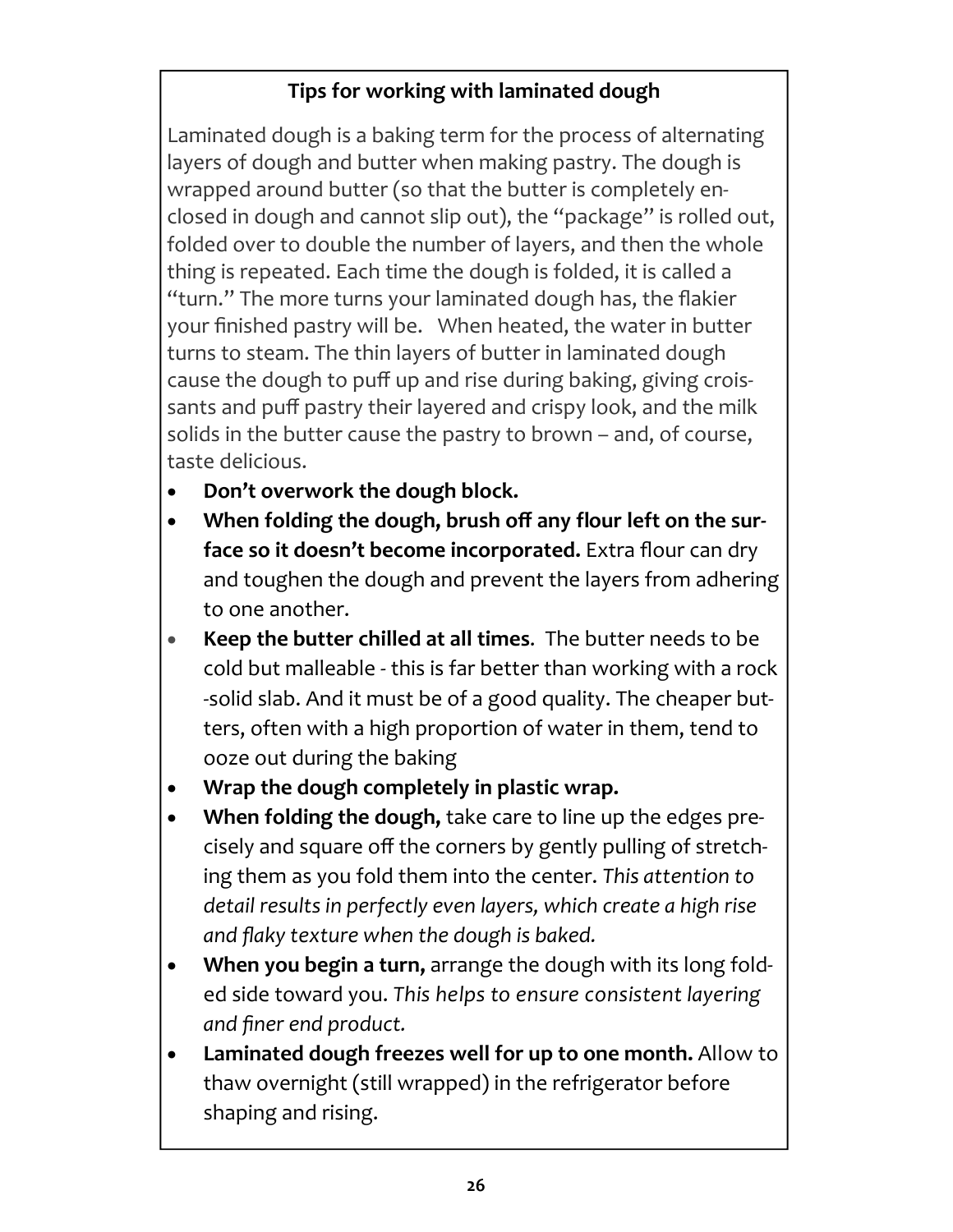#### **Tips for working with laminated dough**

Laminated dough is a baking term for the process of alternating layers of dough and butter when making pastry. The dough is wrapped around butter (so that the butter is completely en‐ closed in dough and cannot slip out), the "package" is rolled out, folded over to double the number of layers, and then the whole thing is repeated. Each time the dough is folded, it is called a "turn." The more turns your laminated dough has, the flakier your finished pastry will be. When heated, the water in butter turns to steam. The thin layers of butter in laminated dough cause the dough to puff up and rise during baking, giving crois‐ sants and puff pastry their layered and crispy look, and the milk solids in the butter cause the pastry to brown – and, of course, taste delicious.

- **Don't overwork the dough block.**
- **When folding the dough, brush off any flour left on the sur‐ face so it doesn't become incorporated.** Extra flour can dry and toughen the dough and prevent the layers from adhering to one another.
- **Keep the butter chilled at all times**. The butter needs to be cold but malleable ‐ this is far better than working with a rock ‐solid slab. And it must be of a good quality. The cheaper but‐ ters, often with a high proportion of water in them, tend to ooze out during the baking
- **Wrap the dough completely in plastic wrap.**
- **When folding the dough,** take care to line up the edges pre‐ cisely and square off the corners by gently pulling of stretch‐ ing them as you fold them into the center. *This attention to detail results in perfectly even layers, which create a high rise and flaky texture when the dough is baked.*
- **When you begin a turn,** arrange the dough with its long fold‐ ed side toward you. *This helps to ensure consistent layering and finer end product.*
- **Laminated dough freezes well for up to one month.** Allow to thaw overnight (still wrapped) in the refrigerator before shaping and rising.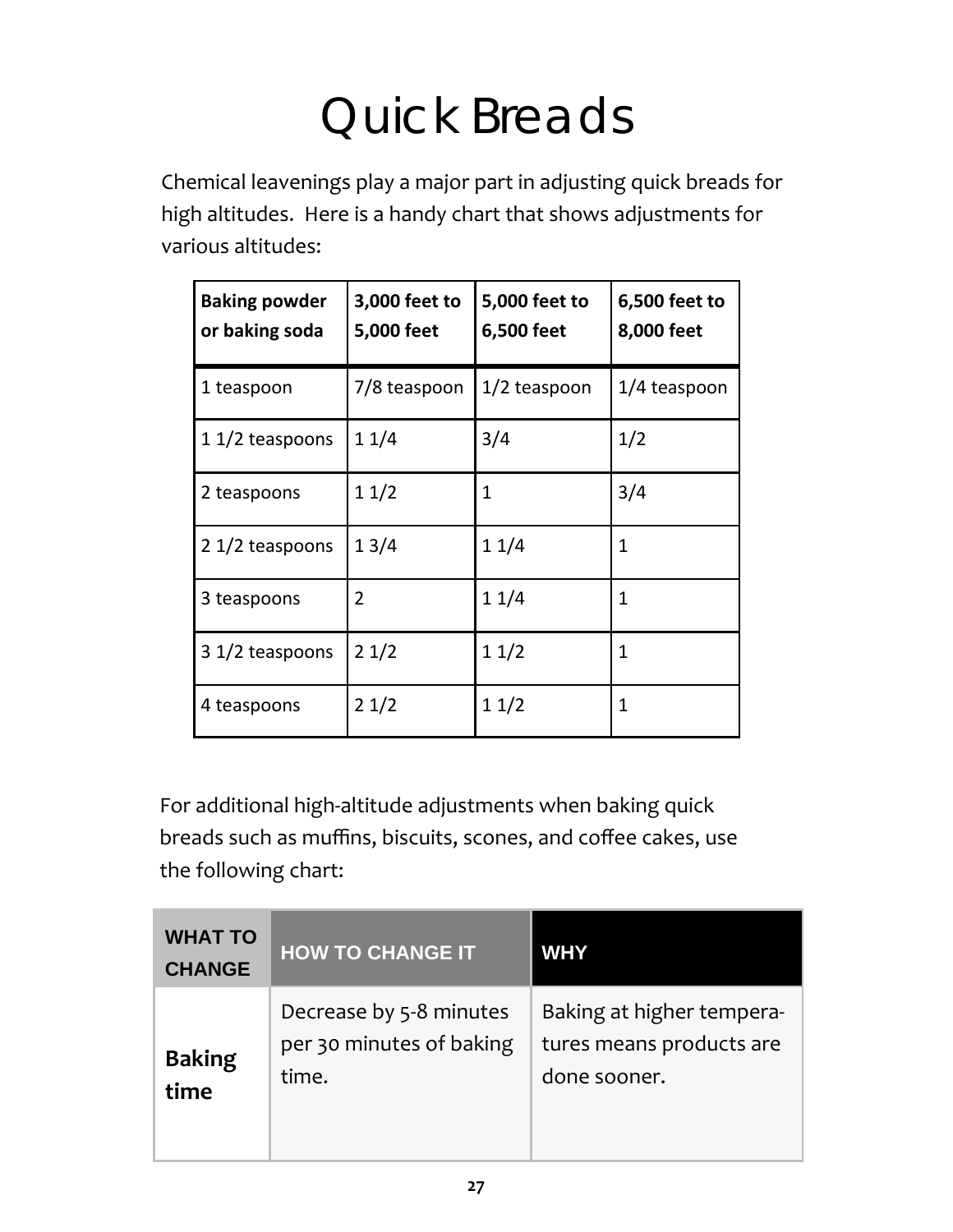# Quick Breads

<span id="page-31-0"></span>Chemical leavenings play a major part in adjusting quick breads for high altitudes. Here is a handy chart that shows adjustments for various altitudes:

| <b>Baking powder</b><br>or baking soda | 3,000 feet to<br>5,000 feet | 5,000 feet to<br>6,500 feet | 6,500 feet to<br>8,000 feet |
|----------------------------------------|-----------------------------|-----------------------------|-----------------------------|
| 1 teaspoon                             | 7/8 teaspoon                | $1/2$ teaspoon              | 1/4 teaspoon                |
| $11/2$ teaspoons                       | 11/4                        | 3/4                         | 1/2                         |
| 2 teaspoons                            | 11/2                        | 1                           | 3/4                         |
| 2 1/2 teaspoons                        | 13/4                        | 11/4                        | 1                           |
| 3 teaspoons                            | $\overline{2}$              | 11/4                        | $\mathbf{1}$                |
| 3 1/2 teaspoons                        | 21/2                        | 11/2                        | $\mathbf{1}$                |
| 4 teaspoons                            | 21/2                        | 11/2                        | $\mathbf{1}$                |

For additional high‐altitude adjustments when baking quick breads such as muffins, biscuits, scones, and coffee cakes, use the following chart:

| <b>WHAT TO</b><br><b>CHANGE</b> | <b>HOW TO CHANGE IT</b>                                      | <b>WHY</b>                                                            |
|---------------------------------|--------------------------------------------------------------|-----------------------------------------------------------------------|
| <b>Baking</b><br>time           | Decrease by 5-8 minutes<br>per 30 minutes of baking<br>time. | Baking at higher tempera-<br>tures means products are<br>done sooner. |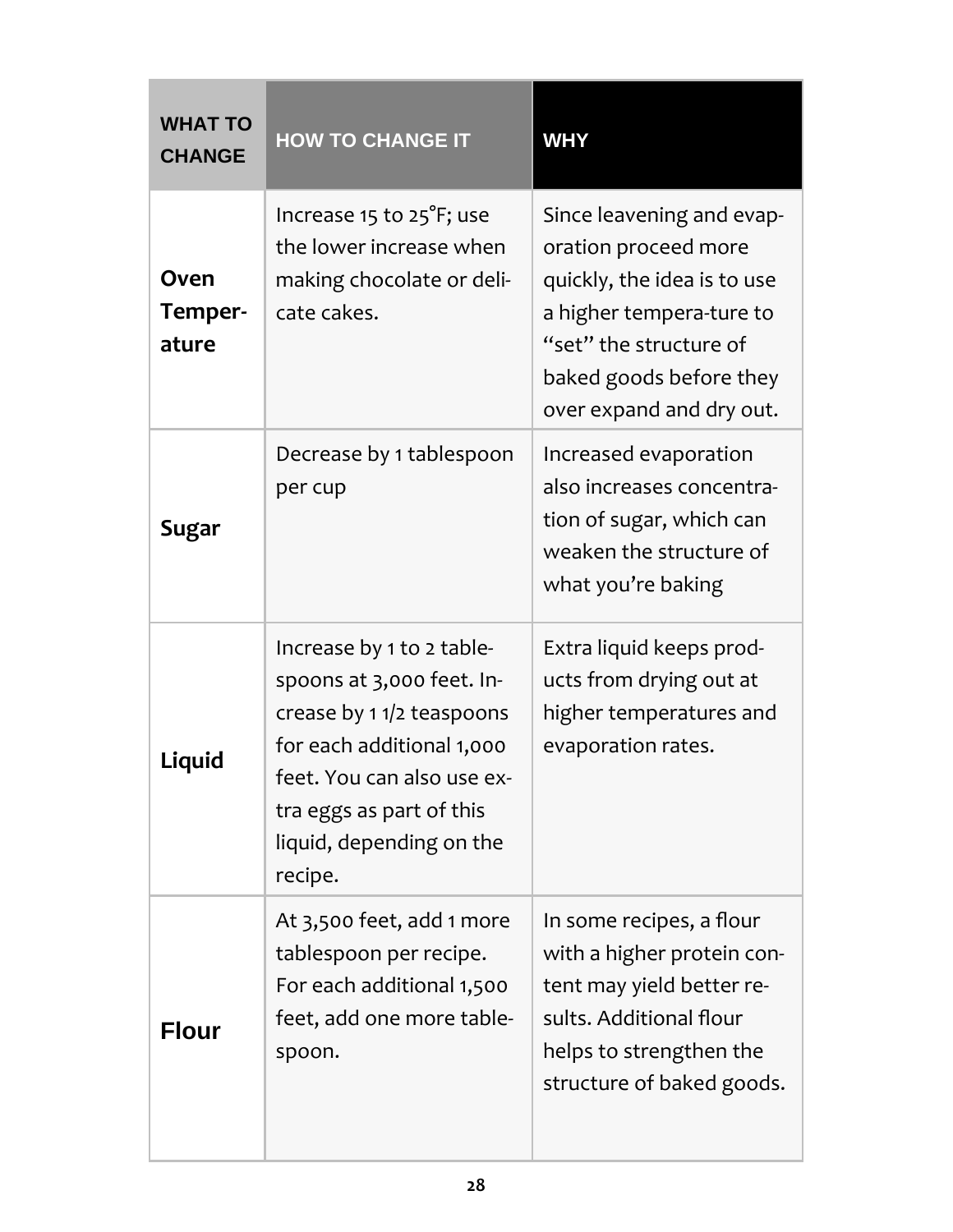| <b>WHAT TO</b><br><b>CHANGE</b> | <b>HOW TO CHANGE IT</b>                                                                                                                                                                                          | <b>WHY</b>                                                                                                                                                                                    |
|---------------------------------|------------------------------------------------------------------------------------------------------------------------------------------------------------------------------------------------------------------|-----------------------------------------------------------------------------------------------------------------------------------------------------------------------------------------------|
| Oven<br>Temper-<br>ature        | Increase 15 to 25°F; use<br>the lower increase when<br>making chocolate or deli-<br>cate cakes.                                                                                                                  | Since leavening and evap-<br>oration proceed more<br>quickly, the idea is to use<br>a higher tempera-ture to<br>"set" the structure of<br>baked goods before they<br>over expand and dry out. |
| Sugar                           | Decrease by 1 tablespoon<br>per cup                                                                                                                                                                              | Increased evaporation<br>also increases concentra-<br>tion of sugar, which can<br>weaken the structure of<br>what you're baking                                                               |
| Liquid                          | Increase by 1 to 2 table-<br>spoons at 3,000 feet. In-<br>crease by 11/2 teaspoons<br>for each additional 1,000<br>feet. You can also use ex-<br>tra eggs as part of this<br>liquid, depending on the<br>recipe. | Extra liquid keeps prod-<br>ucts from drying out at<br>higher temperatures and<br>evaporation rates.                                                                                          |
| <b>Flour</b>                    | At 3,500 feet, add 1 more<br>tablespoon per recipe.<br>For each additional 1,500<br>feet, add one more table-<br>spoon.                                                                                          | In some recipes, a flour<br>with a higher protein con-<br>tent may yield better re-<br>sults. Additional flour<br>helps to strengthen the<br>structure of baked goods.                        |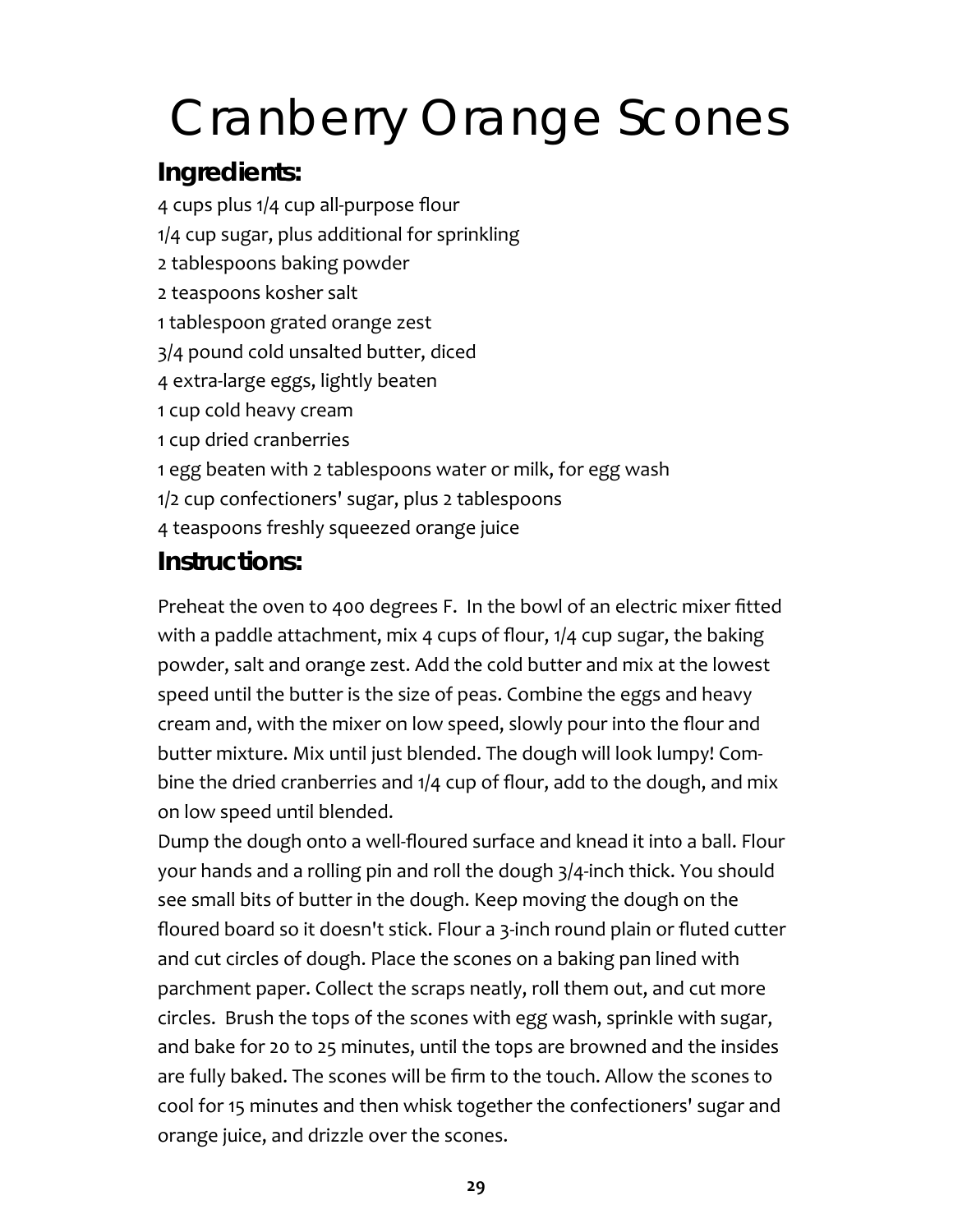# <span id="page-33-0"></span>Cranberry Orange Scones

#### **Ingredients:**

4 cups plus 1/4 cup all‐purpose flour 1/4 cup sugar, plus additional for sprinkling 2 tablespoons baking powder 2 teaspoons kosher salt 1 tablespoon grated orange zest 3/4 pound cold unsalted butter, diced 4 extra‐large eggs, lightly beaten 1 cup cold heavy cream 1 cup dried cranberries 1 egg beaten with 2 tablespoons water or milk, for egg wash 1/2 cup confectioners' sugar, plus 2 tablespoons 4 teaspoons freshly squeezed orange juice

#### **Instructions:**

Preheat the oven to 400 degrees F. In the bowl of an electric mixer fitted with a paddle attachment, mix 4 cups of flour,  $1/4$  cup sugar, the baking powder, salt and orange zest. Add the cold butter and mix at the lowest speed until the butter is the size of peas. Combine the eggs and heavy cream and, with the mixer on low speed, slowly pour into the flour and butter mixture. Mix until just blended. The dough will look lumpy! Com‐ bine the dried cranberries and 1/4 cup of flour, add to the dough, and mix on low speed until blended.

Dump the dough onto a well‐floured surface and knead it into a ball. Flour your hands and a rolling pin and roll the dough 3/4‐inch thick. You should see small bits of butter in the dough. Keep moving the dough on the floured board so it doesn't stick. Flour a 3‐inch round plain or fluted cutter and cut circles of dough. Place the scones on a baking pan lined with parchment paper. Collect the scraps neatly, roll them out, and cut more circles. Brush the tops of the scones with egg wash, sprinkle with sugar, and bake for 20 to 25 minutes, until the tops are browned and the insides are fully baked. The scones will be firm to the touch. Allow the scones to cool for 15 minutes and then whisk together the confectioners' sugar and orange juice, and drizzle over the scones.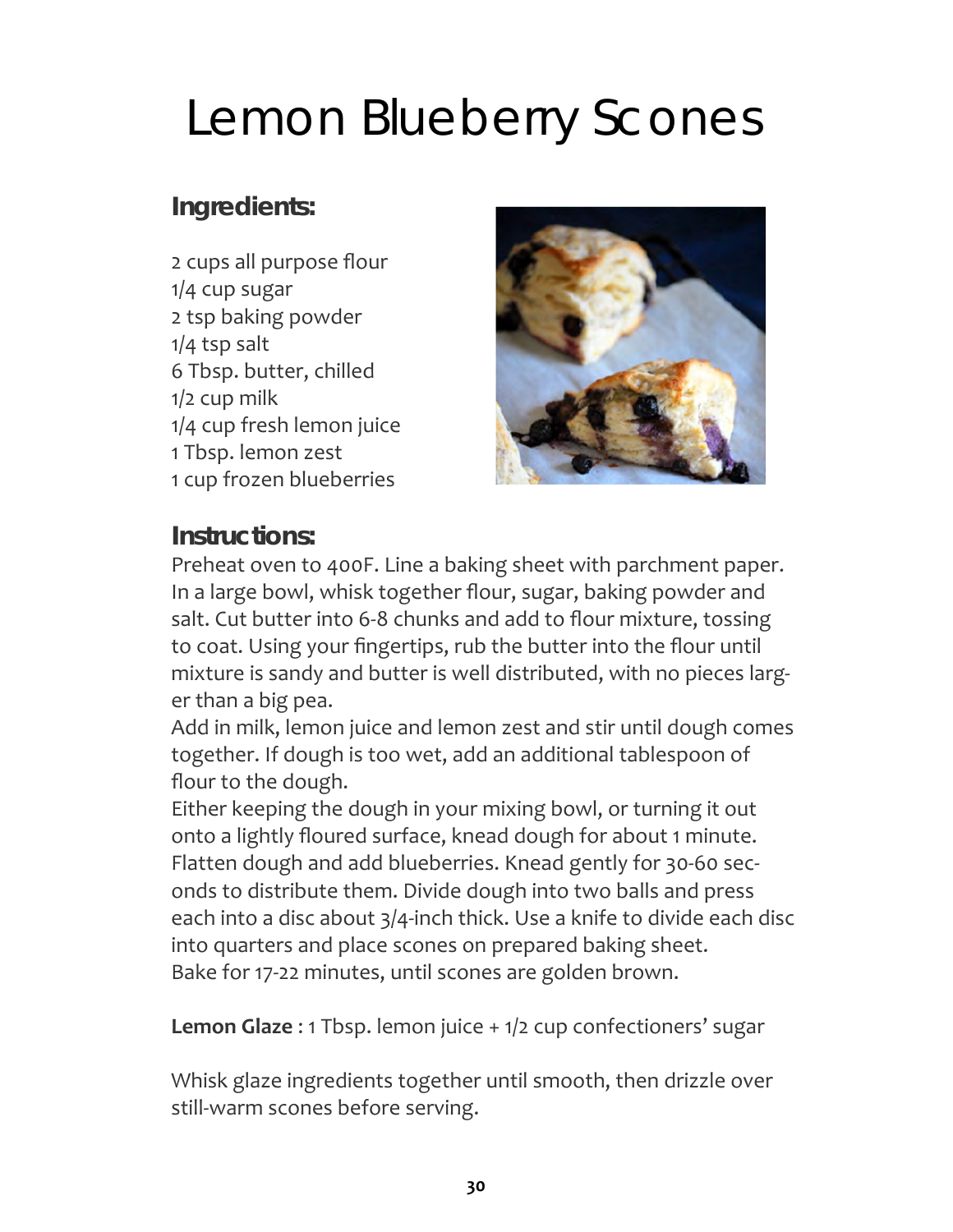# <span id="page-34-0"></span>Lemon Blueberry Scones

#### **Ingredients:**

2 cups all purpose flour 1/4 cup sugar 2 tsp baking powder 1/4 tsp salt 6 Tbsp. butter, chilled 1/2 cup milk 1/4 cup fresh lemon juice 1 Tbsp. lemon zest 1 cup frozen blueberries



#### **Instructions:**

Preheat oven to 400F. Line a baking sheet with parchment paper. In a large bowl, whisk together flour, sugar, baking powder and salt. Cut butter into 6‐8 chunks and add to flour mixture, tossing to coat. Using your fingertips, rub the butter into the flour until mixture is sandy and butter is well distributed, with no pieces larg‐ er than a big pea.

Add in milk, lemon juice and lemon zest and stir until dough comes together. If dough is too wet, add an additional tablespoon of flour to the dough.

Either keeping the dough in your mixing bowl, or turning it out onto a lightly floured surface, knead dough for about 1 minute. Flatten dough and add blueberries. Knead gently for 30‐60 sec‐ onds to distribute them. Divide dough into two balls and press each into a disc about 3/4‐inch thick. Use a knife to divide each disc into quarters and place scones on prepared baking sheet. Bake for 17‐22 minutes, until scones are golden brown.

**Lemon Glaze** : 1 Tbsp. lemon juice + 1/2 cup confectioners' sugar

Whisk glaze ingredients together until smooth, then drizzle over still‐warm scones before serving.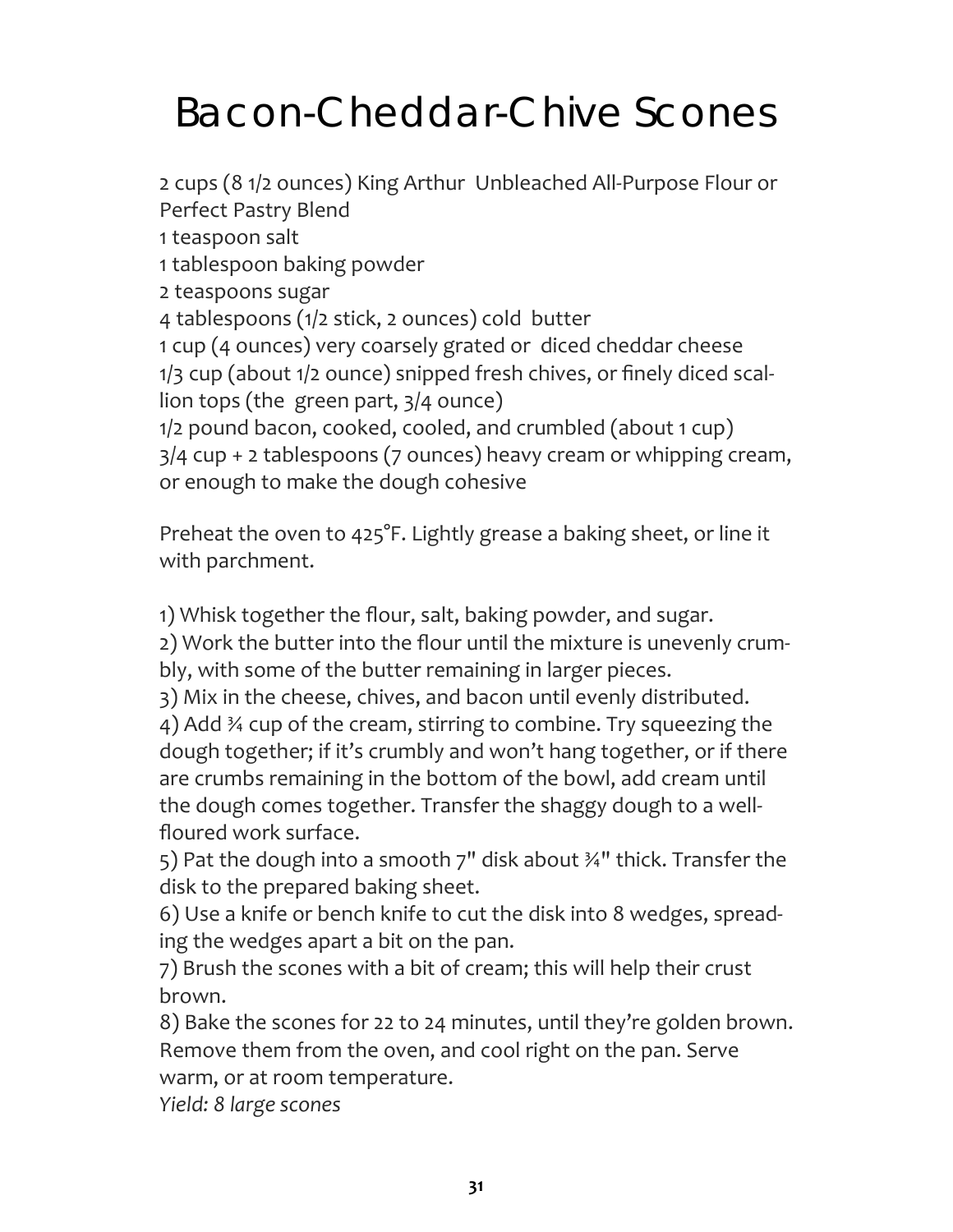### <span id="page-35-0"></span>Bacon-Cheddar-Chive Scones

2 cups (8 1/2 ounces) King Arthur Unbleached All‐Purpose Flour or Perfect Pastry Blend 1 teaspoon salt 1 tablespoon baking powder 2 teaspoons sugar 4 tablespoons (1/2 stick, 2 ounces) cold butter 1 cup (4 ounces) very coarsely grated or diced cheddar cheese 1/3 cup (about 1/2 ounce) snipped fresh chives, or finely diced scal‐ lion tops (the green part, 3/4 ounce) 1/2 pound bacon, cooked, cooled, and crumbled (about 1 cup) 3/4 cup + 2 tablespoons (7 ounces) heavy cream or whipping cream, or enough to make the dough cohesive

Preheat the oven to 425°F. Lightly grease a baking sheet, or line it with parchment.

1) Whisk together the flour, salt, baking powder, and sugar.

2) Work the butter into the flour until the mixture is unevenly crum‐ bly, with some of the butter remaining in larger pieces.

3) Mix in the cheese, chives, and bacon until evenly distributed.

4) Add ¾ cup of the cream, stirring to combine. Try squeezing the dough together; if it's crumbly and won't hang together, or if there are crumbs remaining in the bottom of the bowl, add cream until the dough comes together. Transfer the shaggy dough to a well‐ floured work surface.

5) Pat the dough into a smooth 7" disk about ¾" thick. Transfer the disk to the prepared baking sheet.

ing the wedges apart a bit on the pan. 6) Use a knife or bench knife to cut the disk into 8 wedges, spread‐

brown. 7) Brush the scones with a bit of cream; this will help their crust

8) Bake the scones for 22 to 24 minutes, until they're golden brown. Remove them from the oven, and cool right on the pan. Serve warm, or at room temperature.

*Yield: 8 large scones*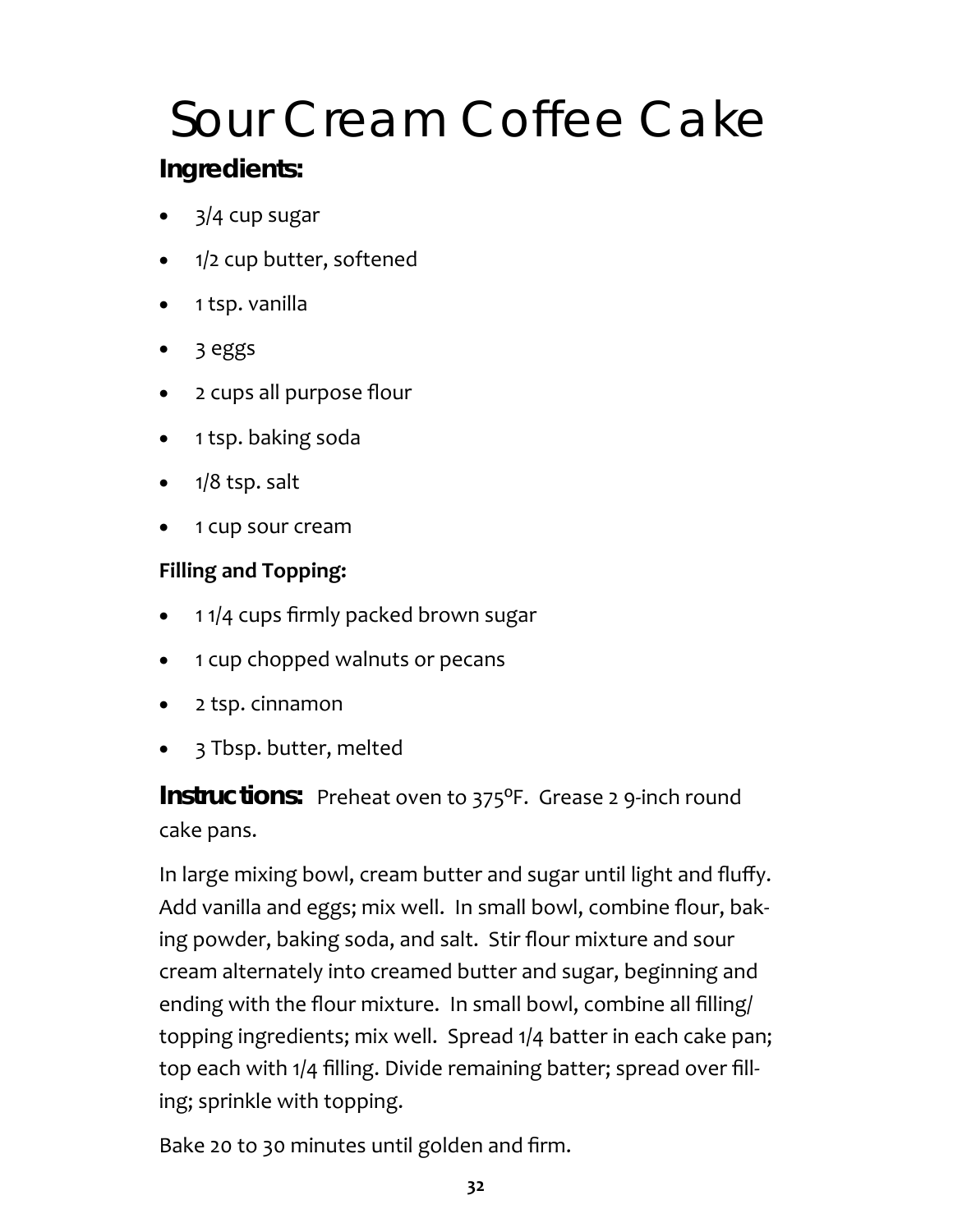# <span id="page-36-0"></span>Sour Cream Coffee Cake

### **Ingredients:**

- 3/4 cup sugar
- 1/2 cup butter, softened
- 1 tsp. vanilla
- 3 eggs
- 2 cups all purpose flour
- 1 tsp. baking soda
- 1/8 tsp. salt
- 1 cup sour cream

#### **Filling and Topping:**

- 1 1/4 cups firmly packed brown sugar
- 1 cup chopped walnuts or pecans
- 2 tsp. cinnamon
- 3 Tbsp. butter, melted

**Instructions:** Preheat oven to 375°F. Grease 2 9-inch round cake pans.

In large mixing bowl, cream butter and sugar until light and fluffy. Add vanilla and eggs; mix well. In small bowl, combine flour, bak‐ ing powder, baking soda, and salt. Stir flour mixture and sour cream alternately into creamed butter and sugar, beginning and ending with the flour mixture. In small bowl, combine all filling/ topping ingredients; mix well. Spread 1/4 batter in each cake pan; top each with 1/4 filling. Divide remaining batter; spread over filling; sprinkle with topping.

Bake 20 to 30 minutes until golden and firm.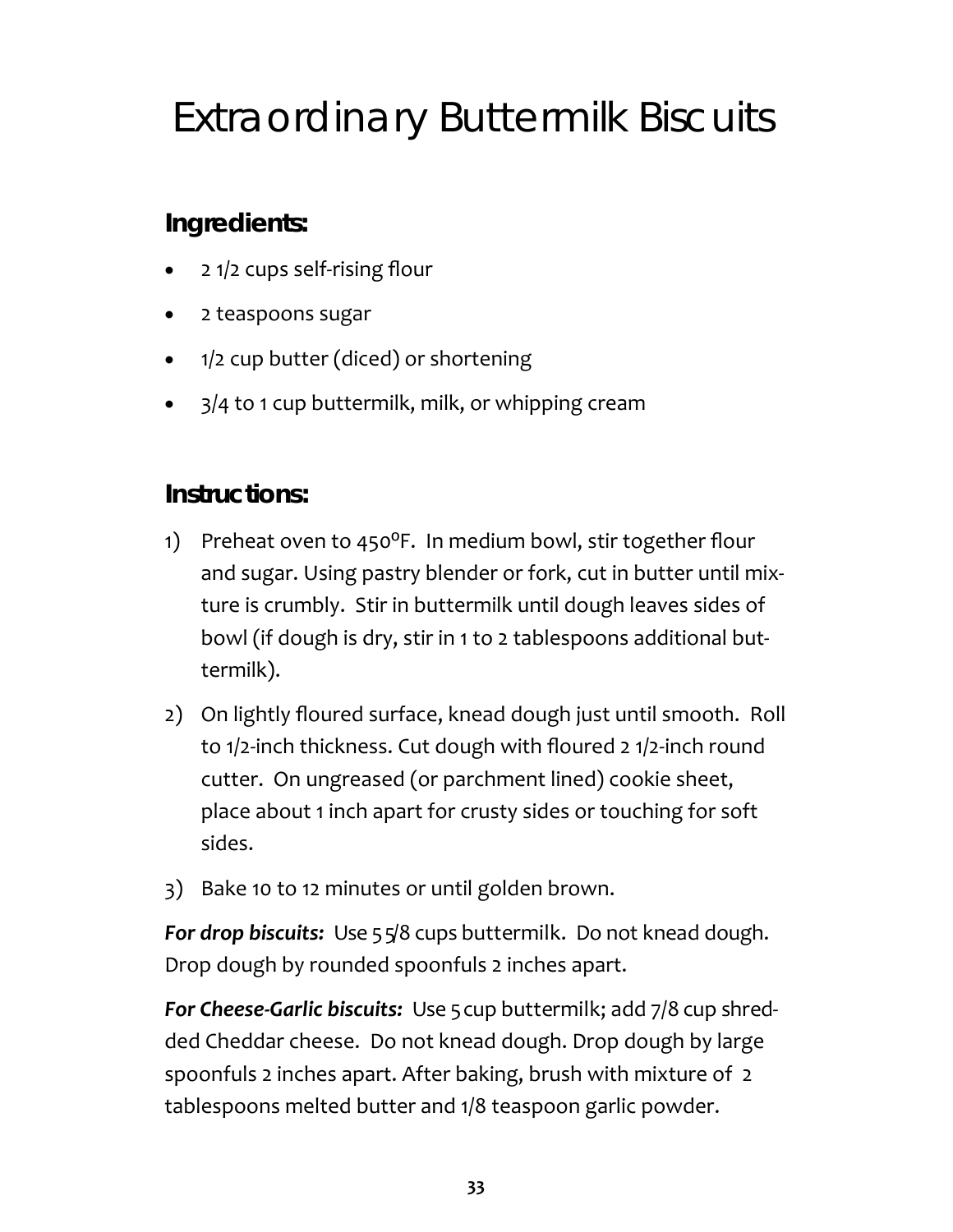### <span id="page-37-0"></span>Extraordinary Buttermilk Biscuits

#### **Ingredients:**

- 2 1/2 cups self‐rising flour
- 2 teaspoons sugar
- 1/2 cup butter (diced) or shortening
- 3/4 to 1 cup buttermilk, milk, or whipping cream

#### **Instructions:**

- 1) Preheat oven to 450ºF. In medium bowl, stir together flour and sugar. Using pastry blender or fork, cut in butter until mix‐ ture is crumbly. Stir in buttermilk until dough leaves sides of bowl (if dough is dry, stir in 1 to 2 tablespoons additional but‐ termilk).
- 2) On lightly floured surface, knead dough just until smooth. Roll to 1/2‐inch thickness. Cut dough with floured 2 1/2‐inch round cutter. On ungreased (or parchment lined) cookie sheet, place about 1 inch apart for crusty sides or touching for soft sides.
- 3) Bake 10 to 12 minutes or until golden brown.

For drop biscuits: Use 55/8 cups buttermilk. Do not knead dough. Drop dough by rounded spoonfuls 2 inches apart.

*For Cheese‐Garlic biscuits:* Use 5 cup buttermilk; add 7/8 cup shred‐ ded Cheddar cheese. Do not knead dough. Drop dough by large spoonfuls 2 inches apart. After baking, brush with mixture of 2 tablespoons melted butter and 1/8 teaspoon garlic powder.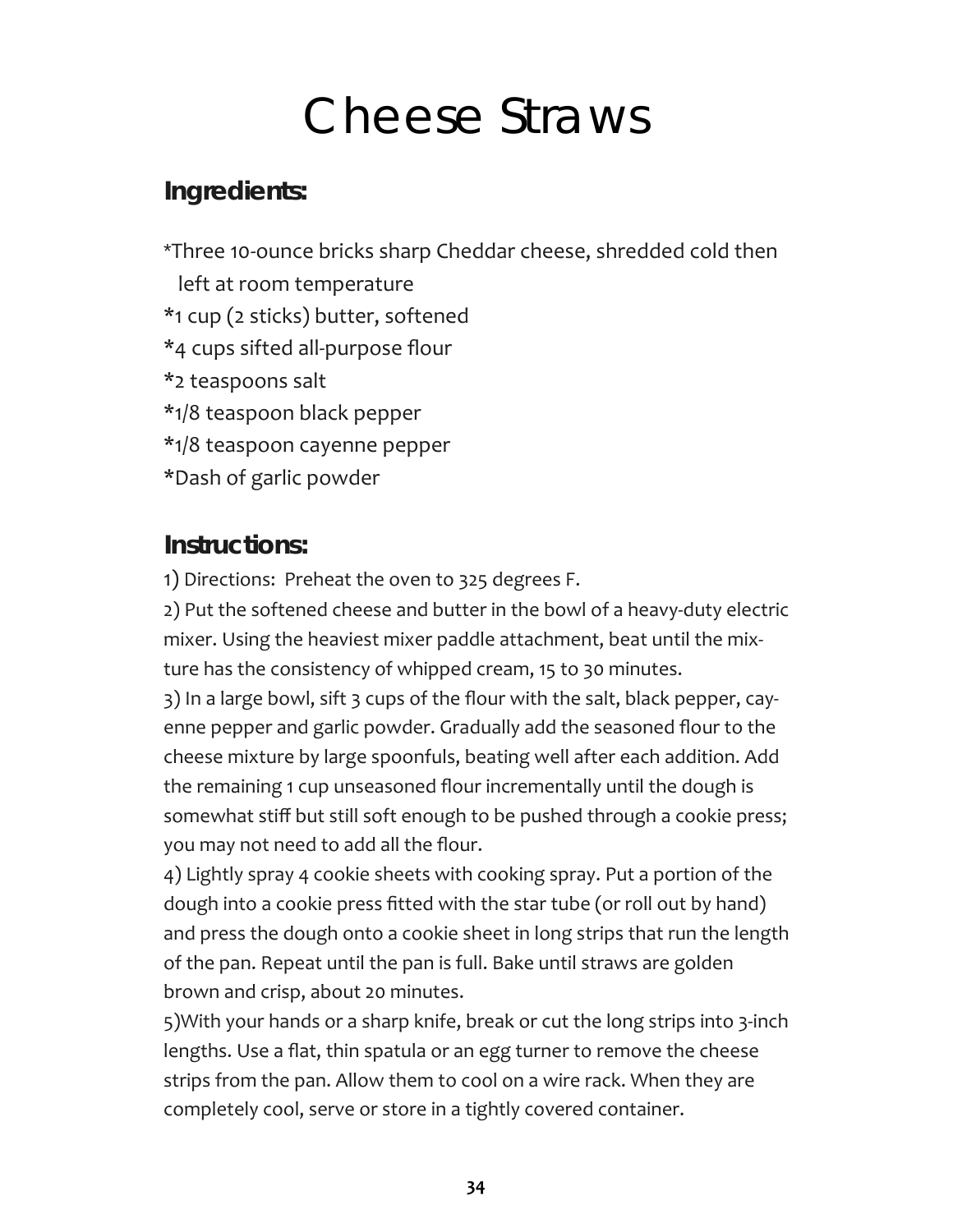## Cheese Straws

#### <span id="page-38-0"></span>**Ingredients:**

\*Three 10‐ounce bricks sharp Cheddar cheese, shredded cold then left at room temperature \*1 cup (2 sticks) butter, softened \*4 cups sifted all‐purpose flour \*2 teaspoons salt

- \*1/8 teaspoon black pepper
- \*1/8 teaspoon cayenne pepper
- \*Dash of garlic powder

#### **Instructions:**

1) Directions: Preheat the oven to 325 degrees F.

2) Put the softened cheese and butter in the bowl of a heavy‐duty electric mixer. Using the heaviest mixer paddle attachment, beat until the mix‐ ture has the consistency of whipped cream, 15 to 30 minutes.

3) In a large bowl, sift 3 cups of the flour with the salt, black pepper, cay‐ enne pepper and garlic powder. Gradually add the seasoned flour to the cheese mixture by large spoonfuls, beating well after each addition. Add the remaining 1 cup unseasoned flour incrementally until the dough is somewhat stiff but still soft enough to be pushed through a cookie press; you may not need to add all the flour.

4) Lightly spray 4 cookie sheets with cooking spray. Put a portion of the dough into a cookie press fitted with the star tube (or roll out by hand) and press the dough onto a cookie sheet in long strips that run the length of the pan. Repeat until the pan is full. Bake until straws are golden brown and crisp, about 20 minutes.

5)With your hands or a sharp knife, break or cut the long strips into 3‐inch lengths. Use a flat, thin spatula or an egg turner to remove the cheese strips from the pan. Allow them to cool on a wire rack. When they are completely cool, serve or store in a tightly covered container.